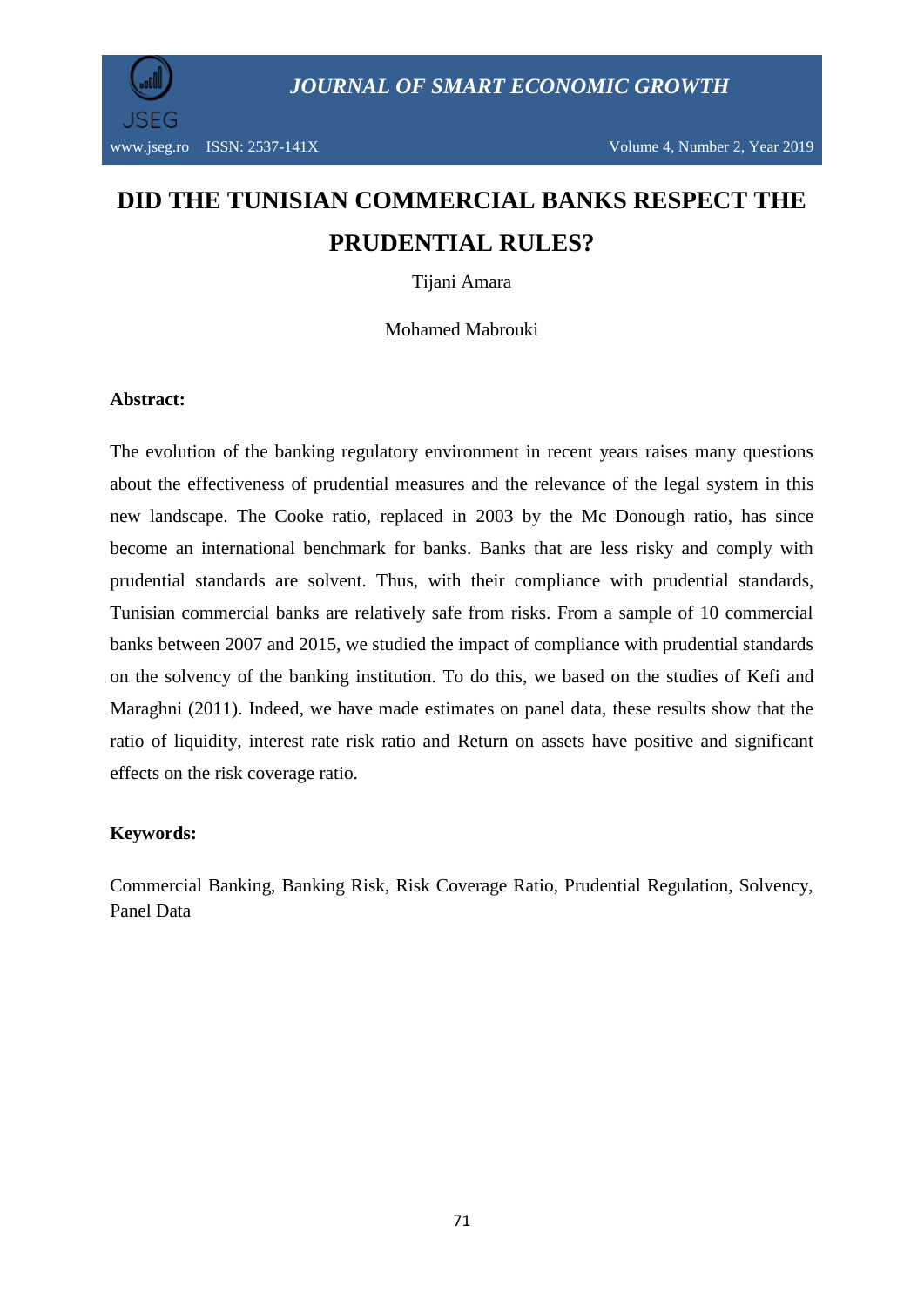

#### **1. Introduction**

The banking sector has always been considering one of the most vital sectors for the economy. Its importance as "vitality" of economic activity lies in the collection of deposits and the provision of credit to states and individuals, households and businesses is indisputable. It is particularly important for the stability of financial systems. It must always be robust, resilient and healthy for effective intermediation of financial resources.

Recent years have been marked by various fluctuations and disturbances in the monetary sphere, upheavals and changes, which alert the banking and financial environment in different countries of the world. Indeed, banks are very delicate institutions, in which the worst catastrophes are possible, with the most serious consequences. They are increasingly threatening by a variety of risks affecting their business and their position in the financial market.

As a result, the bank's management must pay the utmost attention to identifying the type as well as the degree of its exposure to the risk and tackling it effectively. It was with the aim of consolidating the stability and security of the financial system and reducing the negative effects of risk taking that the advent of prudential regulation came about. The aims of this prudential regulation are grouped in such a way as to guarantee a "healthy" and "prudent" banking activity, to strengthen the stability of the financial system and to build confidence in this system and to equalize the conditions of banking competition.

However, this prudential regulation cannot eliminate any risk for the bank since the latter must take risks to make a profit. However, it must at least prevent excessive risk taking. The determination of an "optimal" prudential regulation is thus the primary concern of the authorities. Optimality can only be assessing in the light of a well-defined system of constraints and an advantageous involvement in bank profitability.

However, compliance with prudential measures requires significant efforts on the part of banking institutions. On the one hand, they must develop sophisticated techniques to measure their credit and market risks. On the other hand, the generation of capital is essential to comply with these standards, which generates an "extra cost" for banks.

In addition, the concept of solvency is the ability of a financial institution to fulfill its obligations in the event of a cessation of activity or liquidation. It refers to the long-term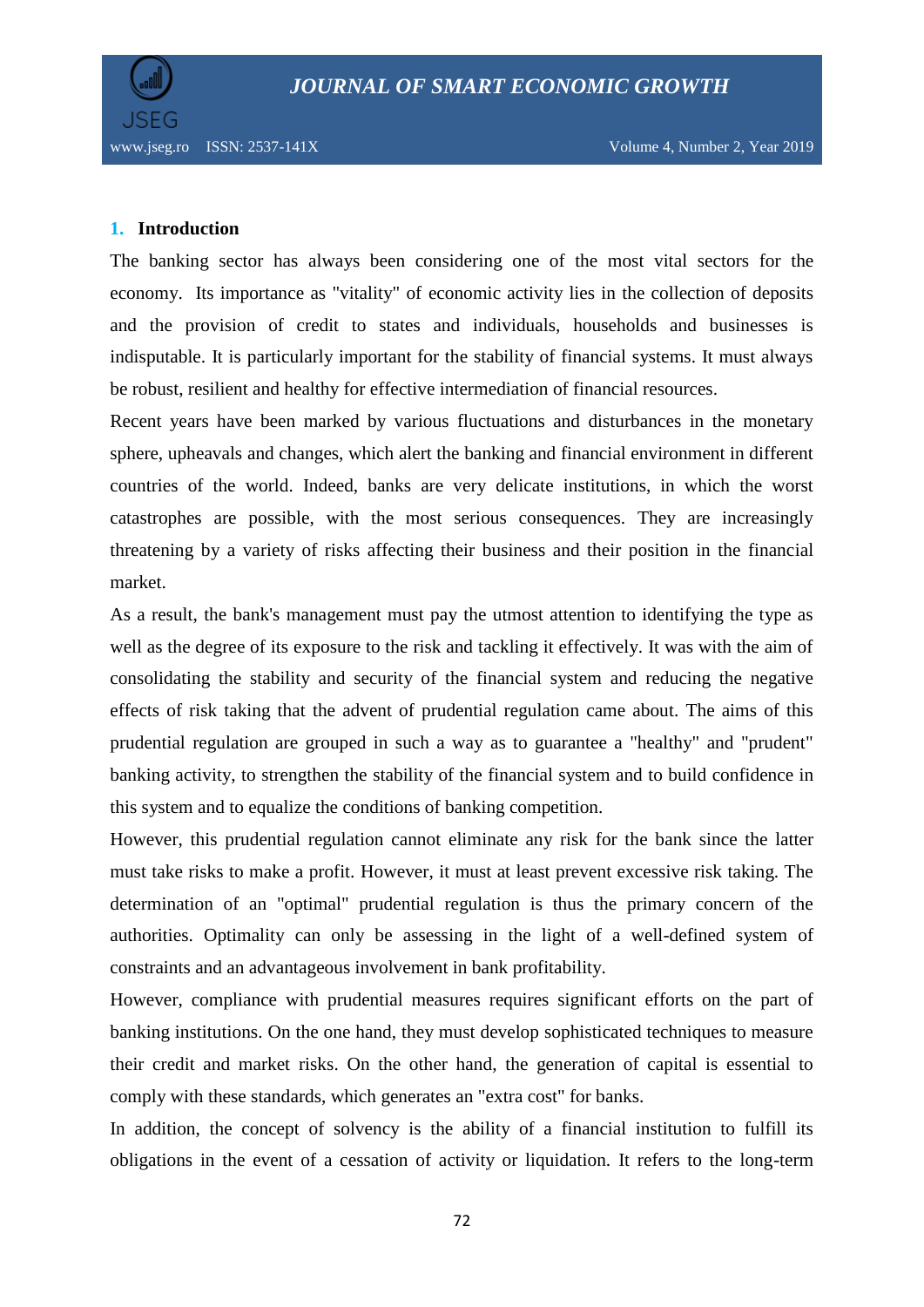

financial viability of a bank and its ability to cover long-term obligations. A bank is considering solvent if the total assets exceed the total liabilities. If the total assets are less than the total liabilities, the bank faces a risk of insolvency and "technically insolvent". Therefore, we have so far mentioned two essential notions: on the one hand the prudential regulation, which presents itself as a constraint but necessary for the control of the financial institutions and on the other, side the solvency of the banks. Based on these findings, we are interested in this article to demonstrate: to what extent the respect of prudential rules has an impact on the solvency of the banking establishment in particular in Tunisia.

Our methodology is based on a multivariate model testing the dependent variable namely the Risk Coverage Ratio (RCR) based on the independent variables, Interest Rate Risk Ratio (RTI), Market Risk Ratio (RM), Ratio of Credit Risk (RC), Liquidity Ratio (RL), Ratio Return On Assets (ROA) and Bank Volume (V). We test the robustness of our results by considering various statistical measures. To do this, we consider a sample composed of ten Tunisian commercial banks. The study period cover over nine years (2007-2015).

To this end, we first present the conceptual framework through which we discuss the purpose of banking regulation while putting into perspective its evolution from the first preventive measures to the current regulation defined by the Basel agreements. Then we conduct an empirical study testing the impact of the respect of the prudential norms on the solvency of banks in particular in Tunisia**.**

#### **2. Regulating Banks: What and Why?**

Prudential regulation is what is calling prudential supervision. Jezebel Soubeyran (2010) defines prudential regulation as "a set of devices implemented by the supervisory authorities of the banking and financial sphere". Regulation is a very important process that appears after a succession of proven crises stressed the need for supervision. In fact, regulation serves to strengthen the bank and eliminate instability, which can sometimes lead to the collapse of the economy.

According to Rochet (2008), prudential regulation is the shadow of banking regulation. Indeed, the effectiveness of banking regulation is manifesting in the ability to reduce risk. Prudential regulation of banks sees its justification in two main objectives (Rochet 2003)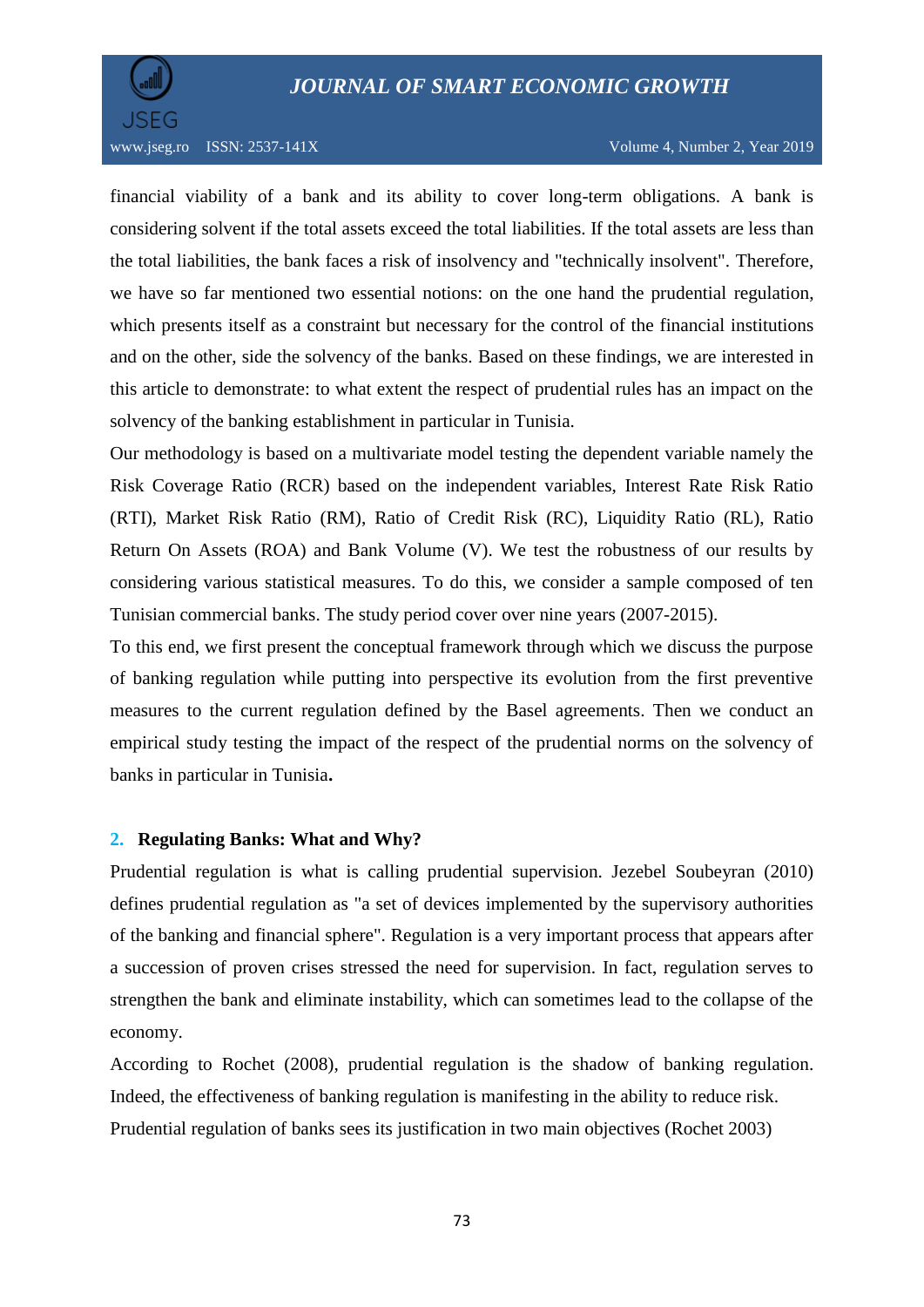

 $\Box$  Micro-prudential regulation : regulation aimed at maintaining sound, healthy and solvent credit institutions, ensuring the safeguarding of small depositors.

 $\Box$  Macro-prudential regulation : regulation aimed at safeguarding the banking system as a whole, ensuring the smooth functioning of the banking industry and resolving the banking and financial system crises.

These two objectives stem from two problems facing the banking system: the first is the inability of individual depositors to control bankers' use of their deposits, while the second presents the risk of contagion resulting from systemic crisis. Both issues highlight the need to regulate banking institutions.

#### **2.1. The inability of individual depositors to monitor banks**

According to Modigliani et al (1958) in the absence of conflicts of interest and in the presence of complete markets, there is no need for financial intermediaries. However, information asymmetry among small depositors (lenders) and firms (borrowers) makes depositors powerless to discriminate against good from bad investments.

The information theory states that one of the most important reasons for banks is the fact that they have an informational advantage over depositors in terms of monitoring. This advantage also suggests that depositors lose information in order to estimate the level of risk of the bank's assets.

The main purpose of prudential regulation of banks is therefore the protection of depositors, particularly in the event of bankruptcy. We should therefore ask why specifically regulate financial institutions compared to non-financial institutions. The explanation remains, in part, in the peculiarity of the kind of creditors of financial institutions.

Indeed, the peculiarity of the financial structure of a bank unlike a non-financial enterprise is that a large part of its debt is spread between a very large numbers of small depositors. These small depositors commonly have neither the information nor the expertise necessary to oversee and control a financial institution.

Dewatripont et al (1993) point out that: "If small depositors deposited their money in nonfinancial firms while financial sector debt was held by large depositors, we would have to consider the regulation of the non-financial sector rather than of the financial sector ".

As a result, it is necessary to create a representative of the depositors who protects their interests and guarantees the control of the bank they finance. This shows the implementation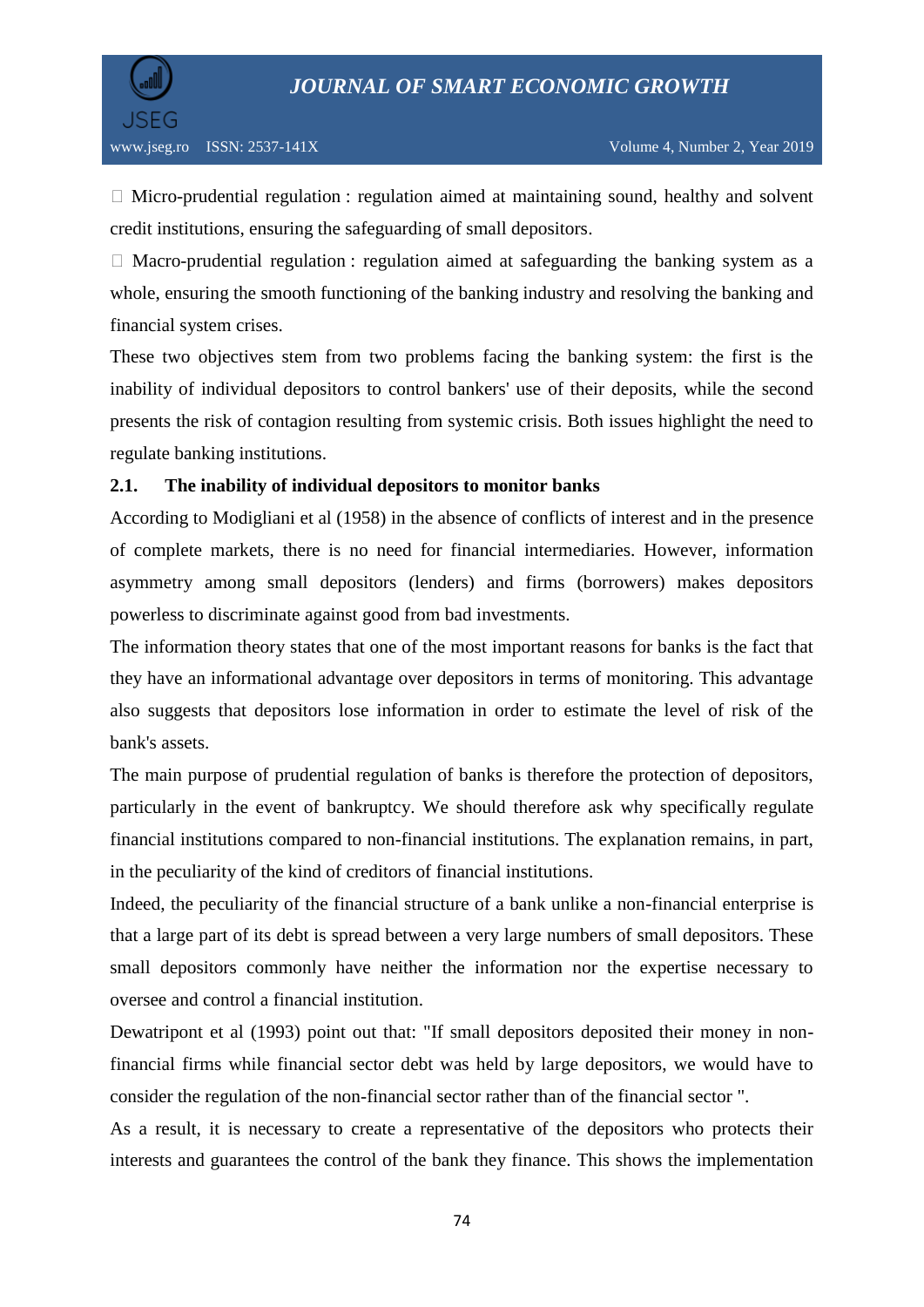

of a deposit guarantee system and prudential regulation guaranteeing this depositors protection role. The inability of depositors to monitor the activities of banks adds to the risk of contagion to the financial and banking system. The need to prevent this risk and to promote the stability of the banking system as a whole therefore gives rise to the second reason for the prudential regulation of banks.

#### **2.2. The risk of contagion or systemic risk**

The identification of systemic risk involves defining the systemic crisis. In a systemic crisis, the financial sector is disrupting that it can no longer perform these functions effectively. According to Mishkin (1999), a financial crisis "occurs when the shocks of the financial system interfere with information flows, so that the financial system can no longer do its job of channeling funds to those who have opportunities to productive investment ". In practice, a systemic crisis occurs after the financial system has experienced some kind of shock, which is then amplifying as it spreads through the financial system. Shocks can be spatial in nature; this is justified when a single bank fails due to mismanagement or fraud or systematic, when a recession strikes all banks at the same time. Mishkin (1999) identifies four basic sources of shocks :

- $\triangleright$  the deterioration of the balance sheets of the financial sector;
- $\triangleright$  the increase of interest rates;
- $\triangleright$  the increase of uncertainty and;
- $\triangleright$  The deterioration of non-financial balance sheets.

After presenting the systemic crisis, we will define the systemic risk. Several concepts have been proposing by international institutions as well as by economists:

The definitions presented by international financial institutions are quite global. The European Central Bank (ECB) in its 2004 annual report defines systemic risk as "The risk that an institution's inability to meet its obligations in the future will lead other institutions to be unable to meet their obligations. Such a failure can cause significant liquidity or credit problems and, as a result, could threaten stability or confidence in the markets. «In its annual report of 2010, describes the same concept as: "the risk that the financial instability becomes such that it prevents the good functioning of the financial system to the point of negatively impacting the growth and the wellbeing".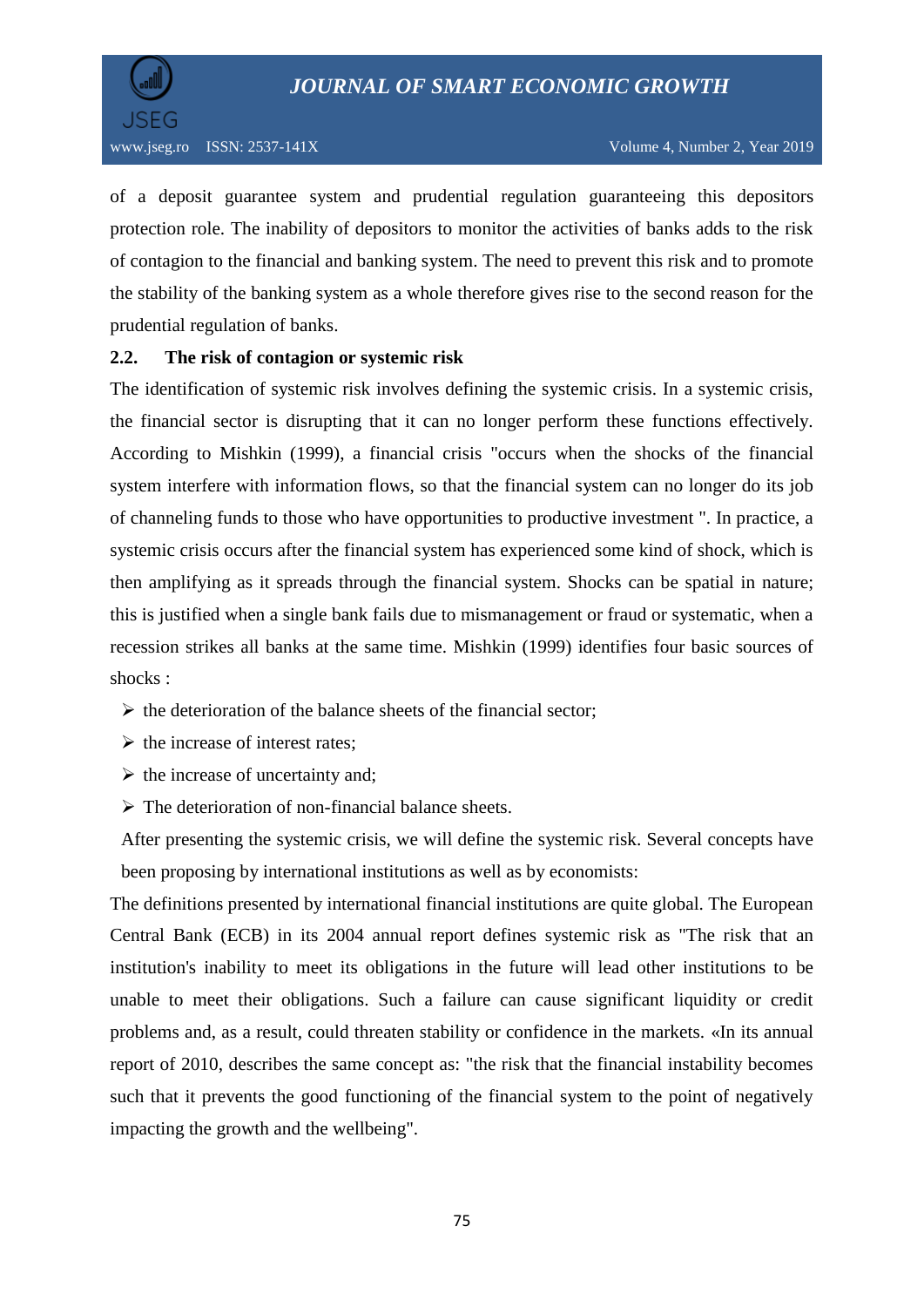

De-Bandt et al (2000) find that any notion of systemic financial risk should include widespread events in the banking and financial sectors and payment and settlement systems. The effects of contagion are during the concept, which also includes simultaneous instances of financial instability following global shocks. According to these authors, several rigorous models of contagion within the banking and payment system have been suggesting, but there is no general theoretical framework. In addition, Lehar (2005) defines systemic financial risk as the potential for the occurrence of an event that involves the simultaneous bankruptcy of a number of financial institutions.

For Adrian et al (2010), systemic financial risk is linking to the dysfunction of an institution that spreads widely and disrupts the supply of credit and capital to the economy of real assets. This definition is similar to that presented by Acharya et al (2009), which defines systemic risk as the joint failure of financial institutions and capital markets that significantly shorten the supply of capital to the real market.

Patro et al (2013) describe systemic risk as a situation in which the entire financial system is simultaneously distressed, with a consequent credit and liquidity crisis. Systemic risk can have a significant influence on the financial markets and the real economy, reducing the supply of capital and exacerbating capital losses. In addition, Patro et al. (2013) consider systemic risk as the probability of a severe decline in the financial system caused by a strong and general event, it gathers at the break-up of a financial institution, which negatively influences not only the financial markets, but also on the economy as a whole.

Based on the comparison of systemic risk definitions already, we can draw the following conclusions:

 $\Box$  Systemic risk concerns a large part of the financial system or a large number of financial institutions. It is considering disruptive to the performance of the financial system and its functions, such as financial intermediation.

 $\Box$  The transmission of disturbance between interconnected elements of the system, this can have à negative impact on the real economy.

 $\Box$  In the literature, the definitions of systemic risk began to appear in the mid-1990s, but their "creation" increased sharply after the outbreak of the global financial crisis.

Before the crisis, the definitions put more emphasis on the contagion effect and the extent of this phenomenon. However, after the outbreak of the crisis, in addition to the significant scale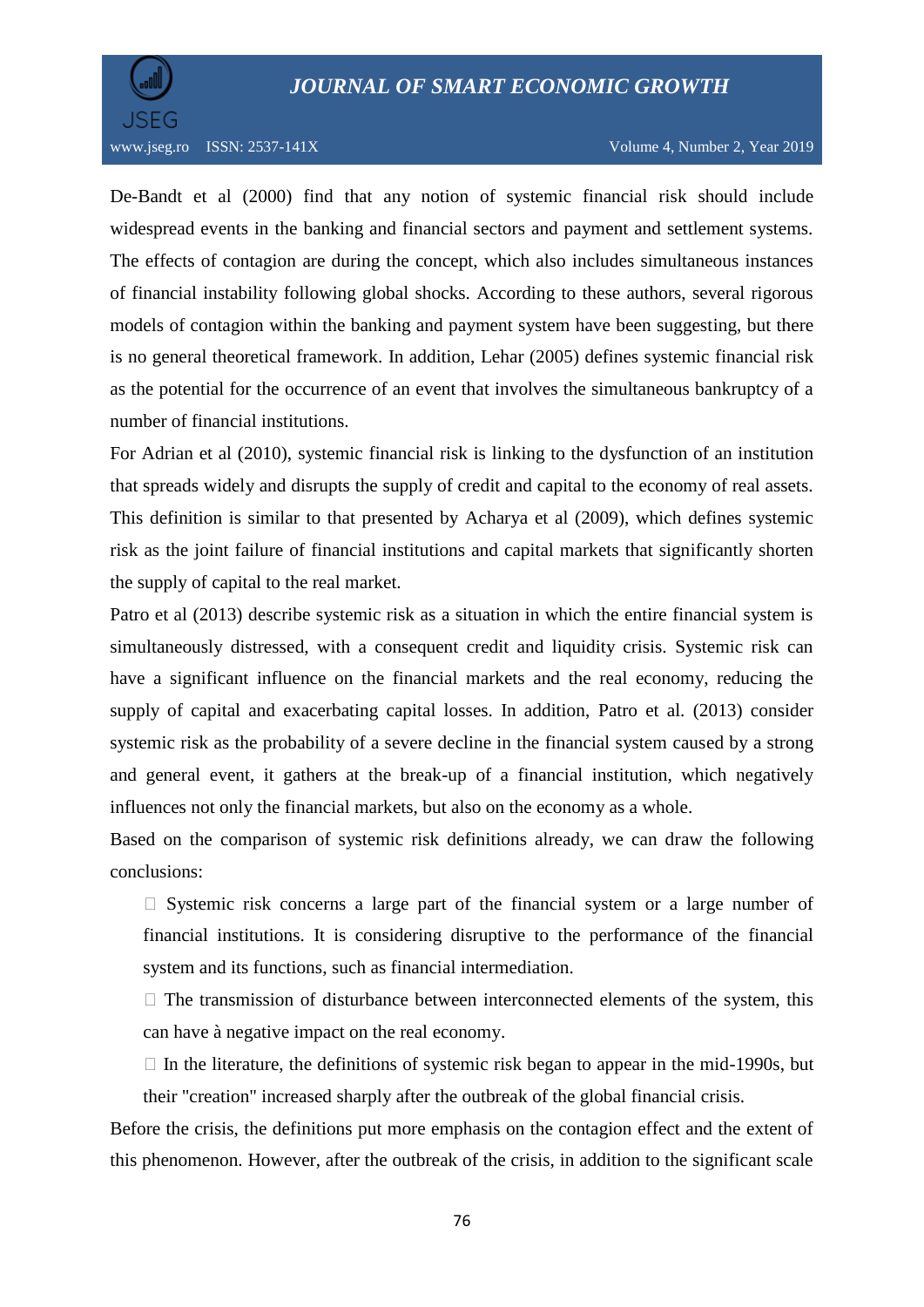

of the phenomenon, increased attention was giving to the disruptions in the functions of the financial system. This results in flaws and has a negative impact on the real economy, which in turn has been rarely emphasizing before the crisis.

#### **2.3. Preventive measures: Limits and problem of moral alea**

To mitigate the problems of individual depositors' incapacity and systemic risk, preventive measures were put in place: the introduction of the deposit insurance system and the installation of the lender of last resort.

The first formal national bank deposit insurance system was introducing in the United States in 1934 to prevent major bank rushes that contributed to the Great Depression. Other countries, even those in which the banking crisis had accompanying the depression, did not follow this trend, and it was not until after the post-war period that deposit insurance began to spread outside the United States. The 1980s saw an acceleration in the spread of deposit insurance, with most OECD countries and an increasing number of developing countries adopting some form of explicit depositor protection. In 1994, deposit insurance became the norm for the new single banking market of the European Union Garcia (1999). More recently, the IMF has approved a limited form of deposit insurance in its code of practice (FolkertsLandau and Lindgren, 1997).

Despite its growing popularity among policymakers, the desirability of deposit insurance remains a controversial issue among economists. In the classic work of Diamond and Dybvig (1983), deposit insurance is an optimal policy in a model where bank stability is threatening by self-fulfilling races. If the draws result from imperfect information from some depositors, suspensions may prevent withdrawals, but at the cost of leaving some depositors in need of liquidity in some states of the world (Chari and Jagannathan, 1988).

The objectives of setting up a deposit guarantee agency are three: (Venard 2001)

 $\Box$  Firstly, such an institution can reassure depositors and thus make the bank deposit an optimal contract against illiquidity by dissuading "counterfeiters" to provoke a race at the counters.

 $\Box$  On the other hand, a deposit guarantee scheme minimizes the effects of a risk information asymmetry of the bank. Deposit insurance protects small savers against rushes by depositors with inside information.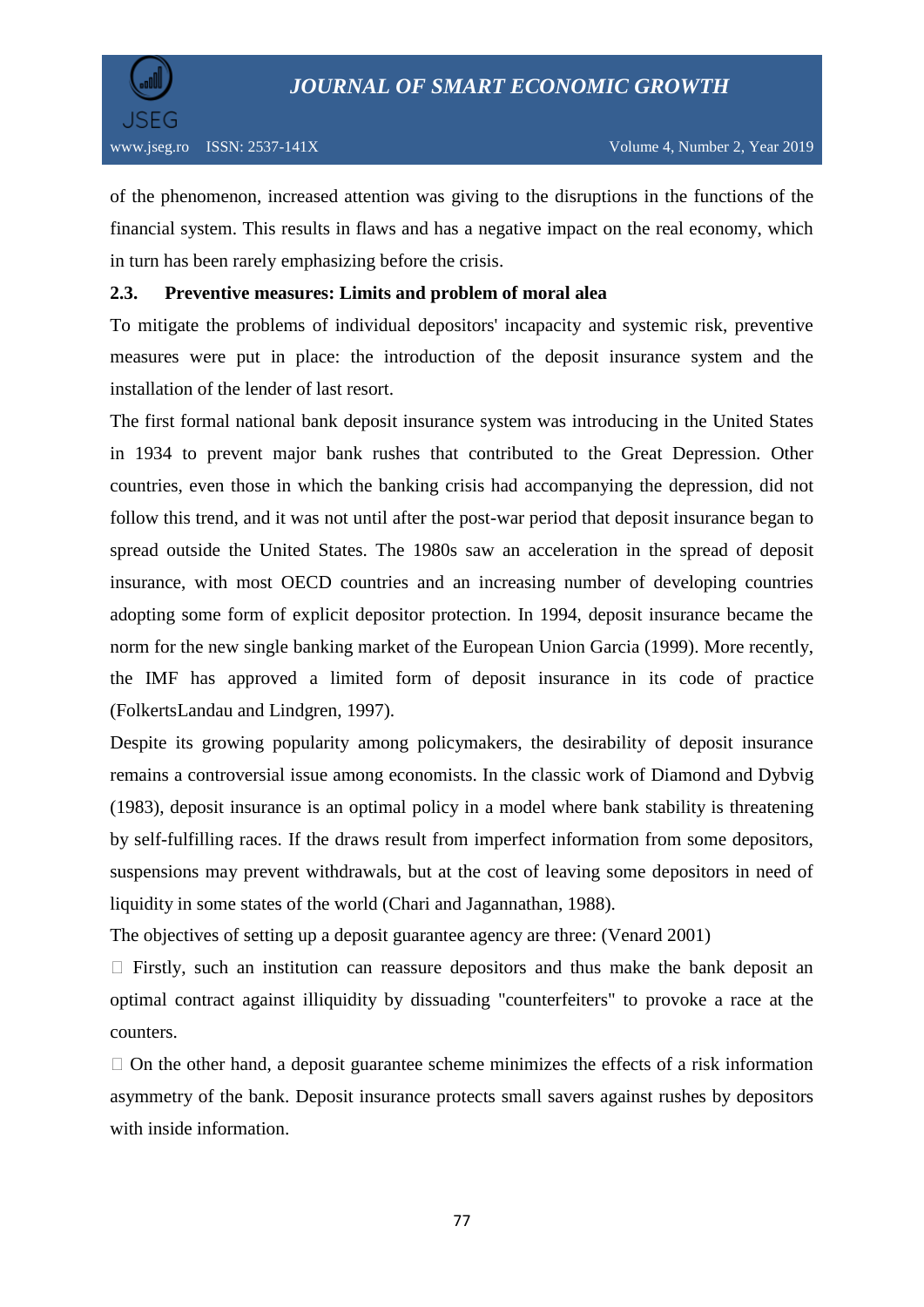

 $\Box$  Finally, the third argument put forward to justify deposit insurance is that it ensures more equality in competition.

In fact, large and / or nationalized banks have an advantage linked to their image as "safe" banks, which makes it easier for them to attract deposits. The insurance system must allow other banks to not be disadvantaged.

The second element of the preventive measure is the intervention of a lender of last resort. This function, providing by the central bank, is much broader in the modern economy, where it is extending to market liquidity, than formerly, where it was limited to the liquidity of banks.

The theoretical foundations of the doctrine of the lender of last resort were first establishing by Thornton in (1802) and then by Bagehot in (1873), who elaborated and refined them. This doctrine is basing on four pillars:

(1) The central bank, acting as lender of last resort, should prevent temporarily illiquid but solvent banks from failing. This type of loan is by nature short-term.

(2) The central bank should lend freely, but charge a penalty rate.

(3) The central bank should accommodate anyone with a good guarantee, valued at pre-panic prices.

(4) The central bank must prepare to lend freely in advance.

The central bank as a lender of last resort is presuming to lend only to illiquid but solvent banks (Fischer, 1999, Freixas et al., 2000, Wood and Roche, 2004). In the wake of a run on a bank, the central bank provides the bank with a credit to pay depositors without having to liquidate the assets of the bank.

However, these preventive measures, deposit insurance and the lender of last resort, present a real problem: the problem of moral hazard.

Although deposit insurance and lender of last resort can be seeing as a tool for stopping or minimizing bank movements, it is also a source of moral hazard for excessive risk taking, which can lead to bank failures.

Arrow (1971) was among the first to talk about the risk of moral hazard as an unavoidable risk caused by a change in the lessee's incentives.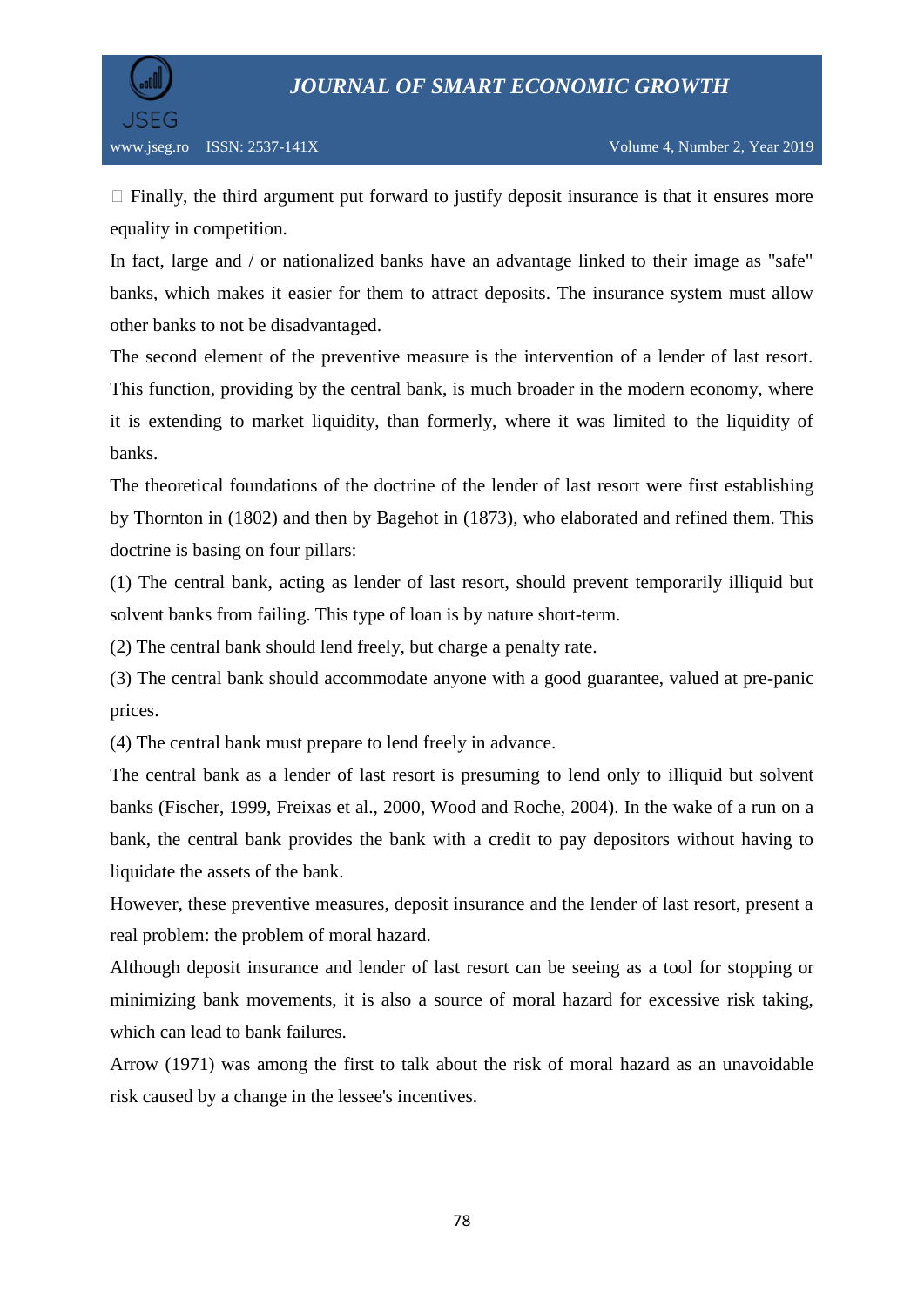

Moral hazard is a situation where some agents take excessive risks because they do not feel the cost of risk. In other words, a moral hazard occurs because some agents know that the potential costs of taking additional risks will be borne by other agents and / or the government Demirgüç-Kunt et al (2002) conclude that moral hazard issues are basing on the conclusion that explicit deposit insurance tends to increase the probability of bank instability. Laeven (2002) observed that the cost of deposit insurance has some power in predicting bank failures, which he interpreted as evidence of the view that deposit insurance creates a moral hazard for deposit insurance.

The moral hazard arises after the money has been disbursed to the borrower and arises from the fact that the borrower may have an incentive to violate loan terms by investing in "immoral projects" that are unacceptable to the borrower. Borrower because the extent that they have a great chance of gain for the borrower, they also have a great possibility of failure that will have the most detrimental effect on the lender. It is the lack of knowledge of the lender about the activities of the borrower.

#### **2.4. The regulations defined by the Basel agreements**

The Basel Committee is the world's leading standard-setting body for the prudential regulation of banks and a forum for cooperation in banking supervision. According to Sylvie (2005), "The Basel Committee on Banking Supervision was established in 1974 by the governors of central banks and banking regulators and supervisors of the major industrialized countries (G-10).

The Basel Committee has published two interdependent standards: the Basel Core Principles for Effective Banking Supervision and the Basel Capital Accord. The main function of the Basel Committee is "to fill the gaps in international surveillance in pursuit of two fundamental principles: that no foreign banking institution should escape supervision; And that the control should be adequate. »

The development of markets and the globalization of financial activities give systemic risk an international dimension. The Basel Committee has therefore emphasized the necessary cooperation between the monetary authorities of home and host payers in order to exercise effective control over international banking groups.

Basically, the work of the Basel Committee resulting in the July 1998 update of the international solvency ratio, known as the Cooke ratio. Subsequently, other issues were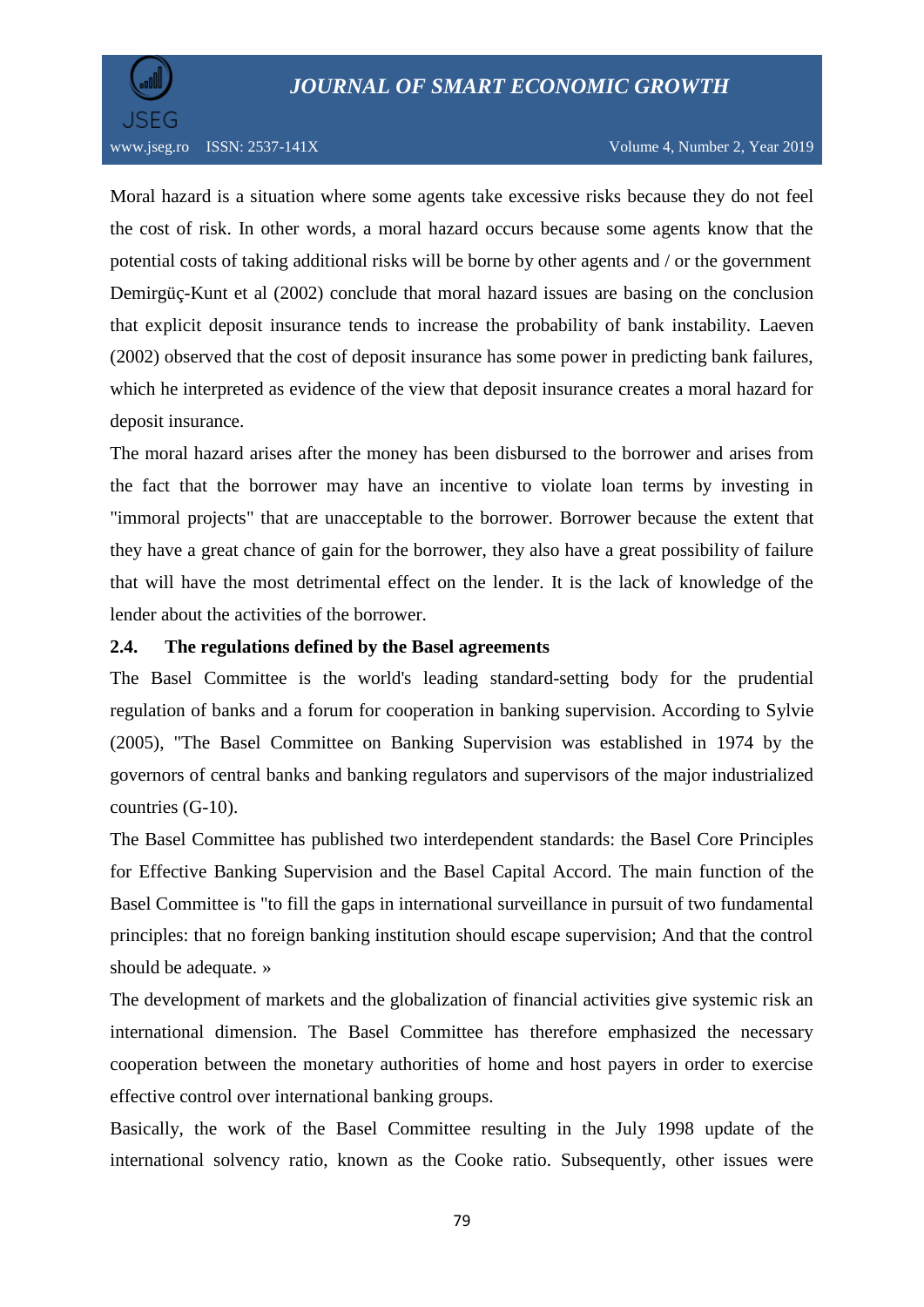

considering by the Committee as market risk, off-balance sheet offsetting, internal control or the quality of financial information. At the end of the 1990s, the Basel Committee undertook a far-reaching reform of the international solvency ratio, known as Basel II or the Mac Donough ratio. The new ratio entered into force on 1 January 2007 for the EU Member States. The standards adopted by the Basel Committee apply to all banks with an international activity, regardless of their country of origin.

Bradley et al 2005 state that each credit institution includes in its terms and conditions a "risk premium" proportionate to the borrower's assessment of default risk. If the actual losses incurred by a bank on its commitments are lower than these expected losses, the institution benefits and the operation generates an increased profit. On the other hand, if the actual losses exceed the expected losses, the institution's loan portfolio does not generate sufficient cash flow for the bank to honor its own commitment. Without sufficient own funds, she is insolvent and risks bankruptcy.

The Cooke ratio, established in 1988 by the Basel Committee, recommends to banks with an international dimension, regardless of the country in which they are established, a minimum standard of capital according to the credit risks incurred. . The ratio is calculating as (Bradley et al 2005)

**COOKE Ratio** = Total 
$$
\frac{Total \text{ Equity}}{Credit \text{ Risk}}
$$
  $\geq 8\%$ 

The first Basel agreements officially had two objectives:

(1) Ensuring the "safety and soundness" stability of the international banking system

(2) Eliminate distortions of competition because some banks.

With the increase in bank capital, the Cooke ratio has helped to enhance the security and profitability of the international banking system.

A new ratio, known as the Mc Dnough or Basel II ratio, will come into effect at the end of 2006. This new agreement is not simply about replacing the old standard with a new, more refined one. The approach is qualitative and aims to achieve a better match between equity and risk. It is basing on the complementarily of internal control and external audit of credit institutions. It is basing also on three types of obligations classified as "pillars": minimum capital requirements, supervision by the prudential authorities, and market discipline. (Bradley et al 2005)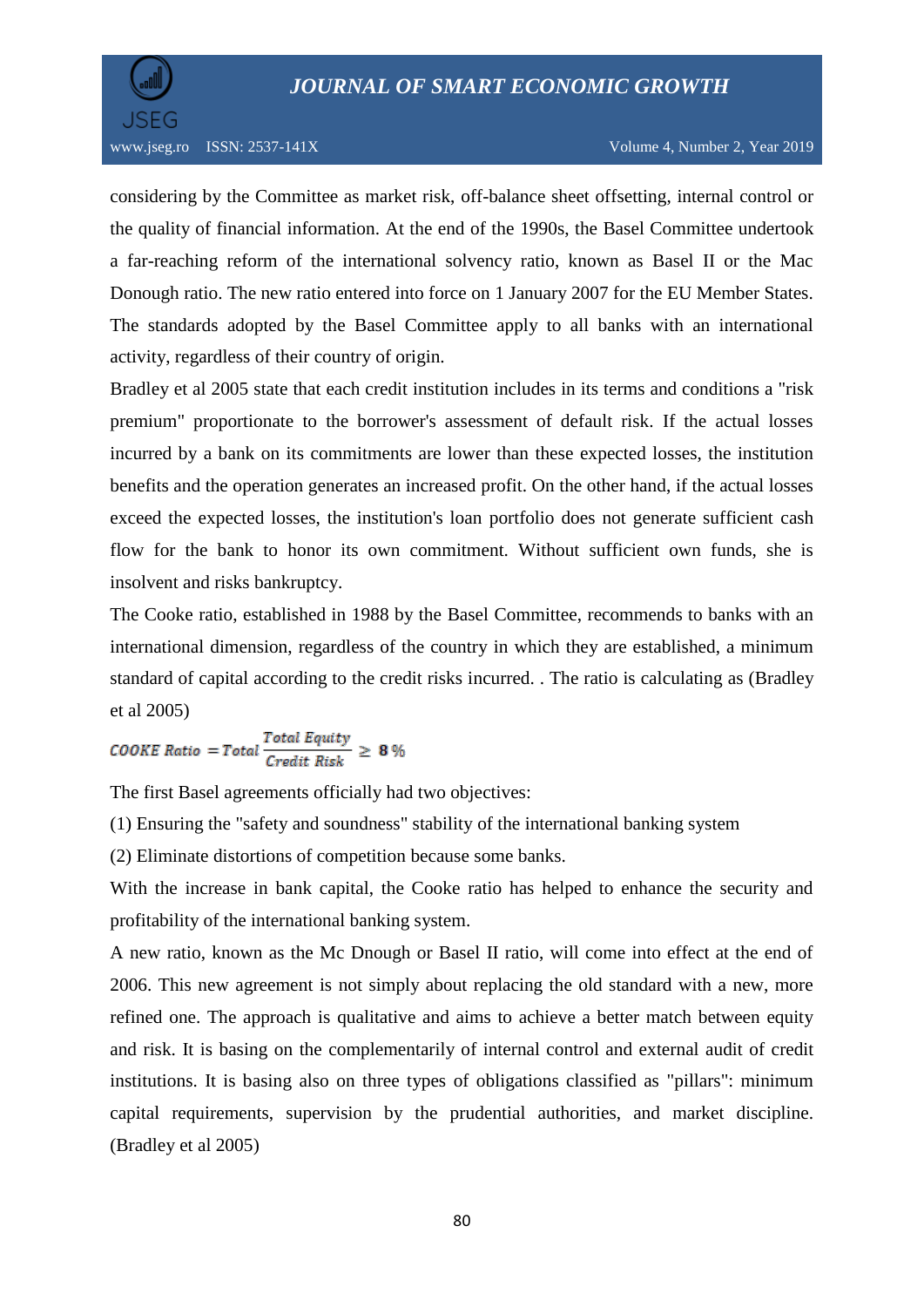

The calculation of the new ratio is basing on the same logic as in the initial device. It is a question of bringing back the own funds to the assumed risks and to require the credit institutions that they proportionate their risky commitments to the amount of the own funds which they hold and which, in the last analysis, ensure their solvency. The capital requirement is, in fact, determined based on the following ratio:

**Total Equity** Mc Dnough Ratio =  $\frac{1000 \text{ Hz}}{1000 \text{ Hz}} = 8\%$ 

The techniques used by banks to reduce their risks are considering more and can reduce the capital requirements.

Finally, a new range of risks qualified as operational risk must also be covering by equity. Operational risk is defining as the risk of direct or indirect losses due to the inadequacy or failure of internal procedures, personnel and systems, or external events.

The second pillar consists of a process of individual and qualitative review by the controller. Prudential supervisors will ensure that each institution has satisfactory procedures in place to assess its risks and the corresponding equity. They will therefore judge whether the banks correctly assess their capital requirements in relation to the level of risk they have set themselves.

Basel II Pillar 2 focuses on the supervisory review process, which can be summarizing into four principles key: (Hull 2007)

(1) Banks must put in place processes to assess the adequacy of their capital at risk and maintain this level

(2) Regulators need to assess banks' capital adequacy strategies. Supervision also focuses on the ability of financial institutions to control and ensure compliance of the ratios used. If this is not the case, the regulators must respond appropriately.

(3) Banks must hold capital above the regulatory minimum and regulators must have the ability to impose on banks a "cushion" of capital above this minimum level.

(4) Regulators need to intervene early to avoid that own funds fall below their minimum level and must demand rapid measures to restore and maintain own funds above the minimum level.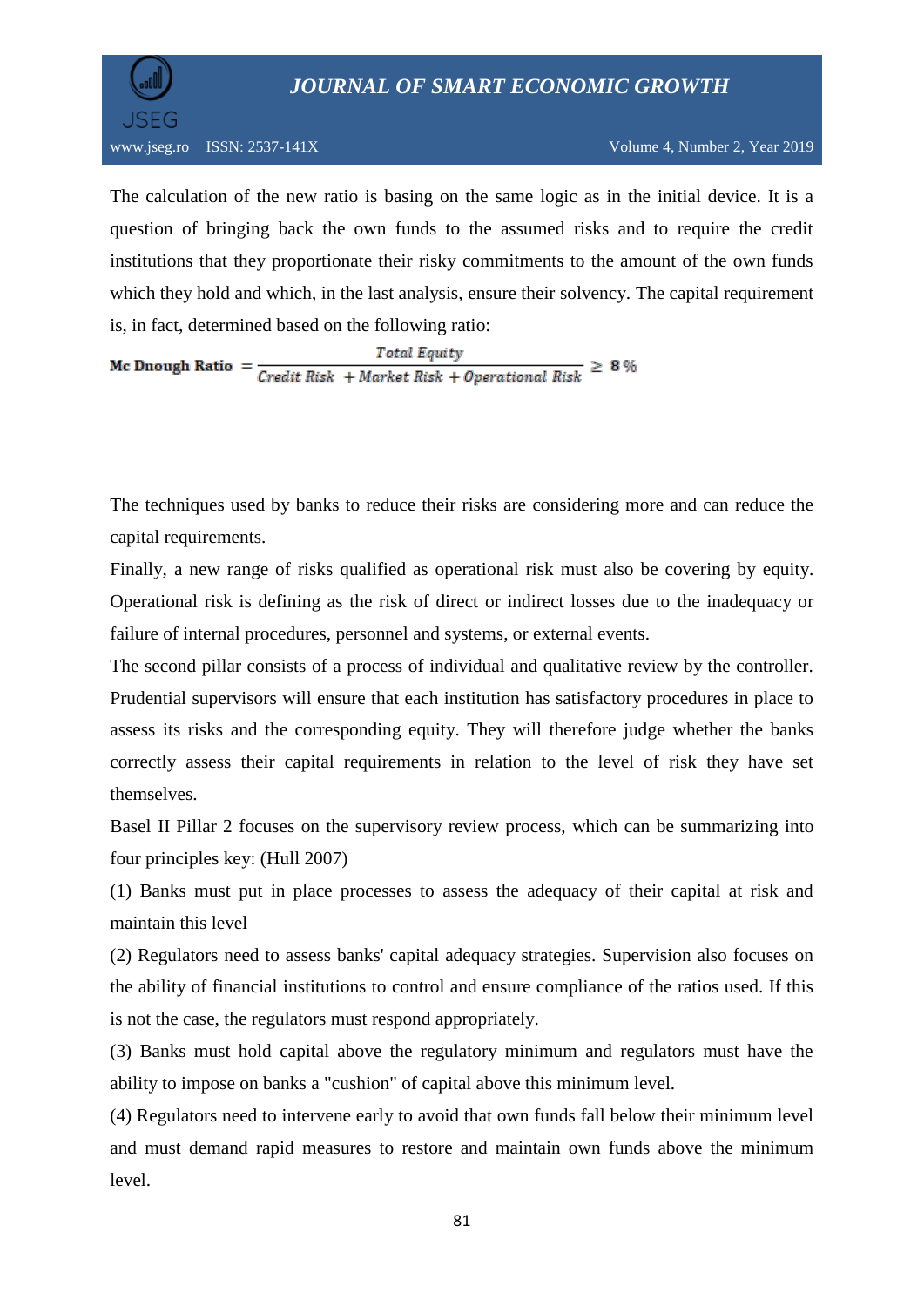

The purpose of the new agreement is to improve financial transparency so that investors and market players can better evaluate banks.

These are therefore subject to market discipline is called upon to implement effective financial communication in several areas. They will therefore publish full-year information on the nature, volume and methods of managing their risks, the capital structure and the adequacy of their equity (Bradley et al 2005).

As a direct result of the global financial crisis, the Basel Committee agreed in July 2009 on a modified regulatory framework for the trading book, which includes exposures arising from securities that a bank has and intends to hold. This modified regulatory framework is normally referring to the Basel III, which focuses on strengthening the regulation of trade exposures (Niemeyer 2016).

The rules of the Capital Requirements Directive 4 (CRD 4) applying Basel III in Europe can be summarizing in four main points (Hache 2012):

- The increase in capital requirements
- The introduction of a countercyclical capital buffer
- The introduction of a leverage ratio
- The introduction of two liquidity ratios

# **3. The impact of compliance with prudential standards on the solvency of Tunisian banks: an empirical study**

This section first proposes to describe and justify the methodological choices we have made to test hypotheses. Thus, we first present the methodological framework of the research represented by the sample of the study and the description of the different variables while formulating the hypotheses of the research. Then we present the descriptive statistics, the tests and the interpretation of the results obtained.

#### **3.1. The methodological aspects**

#### **The sample**

The objective of this study is to determine the impact of compliance with prudential standards on the solvency of Tunisian banks. To do this, we chose a sample of 10 (universal) commercial banks.

Based on this sample, we collected the data according to their availability in the "bank scope" data source over a period of nine years from 2007 to 2015, thus a panel of 90 observations.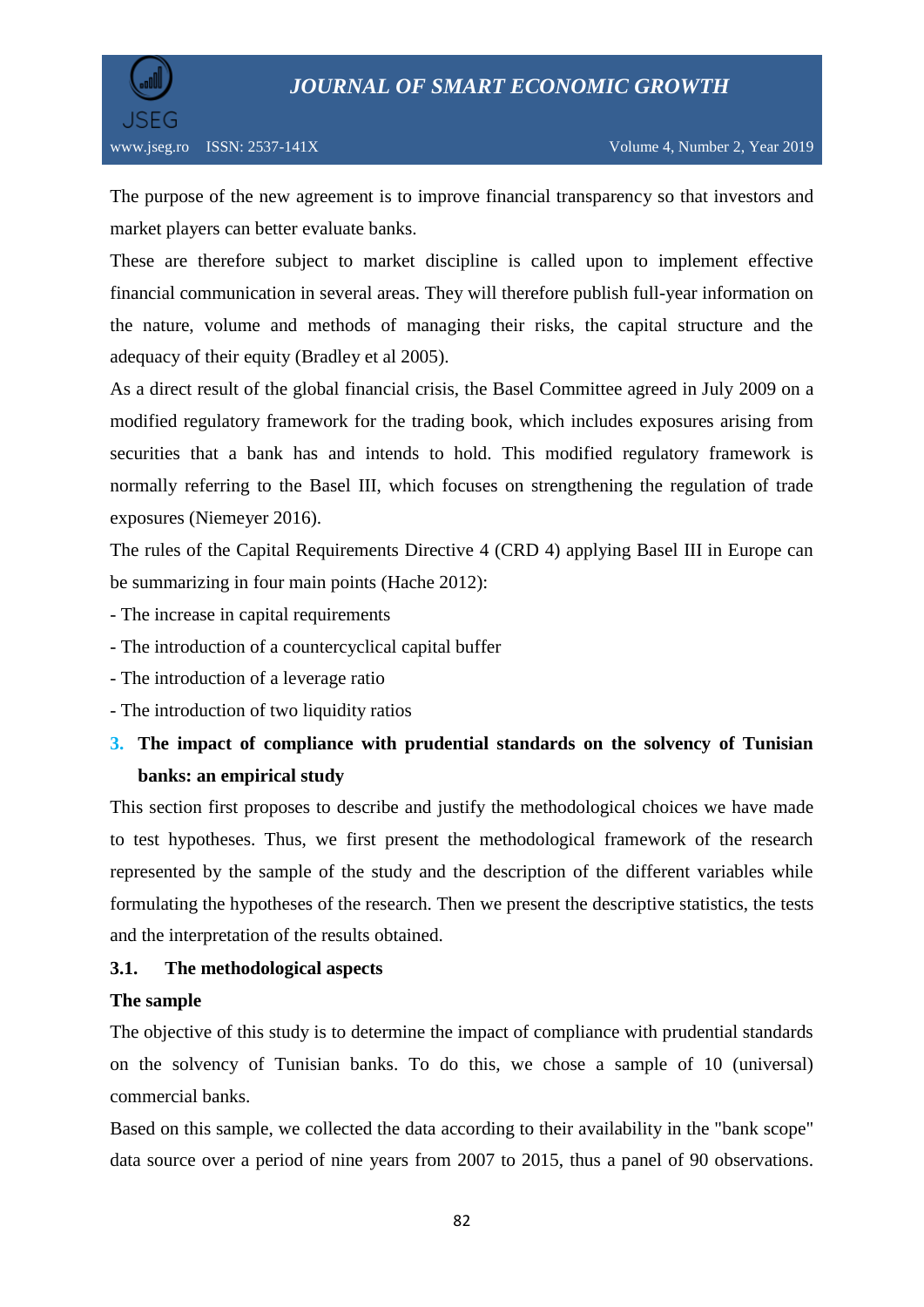

The choice of this period is very important because it allows us to study and identify the likely impact of the Tunisian revolution on the activity and solvency of banks. The regressions are performing using the STATA software.

#### **Measurement of variables and assumptions of the study**

In the context of this research, we use variables whose choice was guiding by empirical studies and the availability of more or less recent data on compliance with prudential standards (risk coverage ratio) on the solvency of commercial banks. In what follows, we will present the variables to be explaining and the explanatory variables.

#### **The dependent variables**

#### **Risk coverage ratio**

The risk hedge ratio is a regulatory ratio also known as the "Mc Donough" ratio. It is a solvency ratio or capital adequacy ratio. It is the ratio between the prudential own funds of the bank (basic and complementary) and the weighted or adjusted bank assets for different risk classes. As noted by Powell (2004), this ratio is a significant expression of the bank's capital level and has been applying by most international banking systems since its adoption in Basel II.

This is the ratio between basic prudential (Tier 1) and complementary (Tier 2) net primary and adjusted bank assets according to the different risk classes. This ratio cannot be calculating directly from the financial statements. The ratio is usually issuing by the banks in their annual reports. According to the regulatory management standard in force in Tunisia, the value of this ratio must not be less than 10% since the beginning of 2016 in Tunisia (against 8% previously). The formula for calculating this ratio is:

Net prudential own funds (party  $1 +$  party 2)  $RCR =$ Risk - adjusted assets (Credit risk, Market risk, Operational Risk

#### **Independent variables**

In light of the results of studies developed by recent empirical work, we have identified a set of explanatory variables. In what follows, we will expose these variables.

#### *Interest rate risk ratio*

This ratio is the determining variable for interest rate risk. It is the ratio between the net banking income and the total balance sheet. The formula for this ratio is as follows: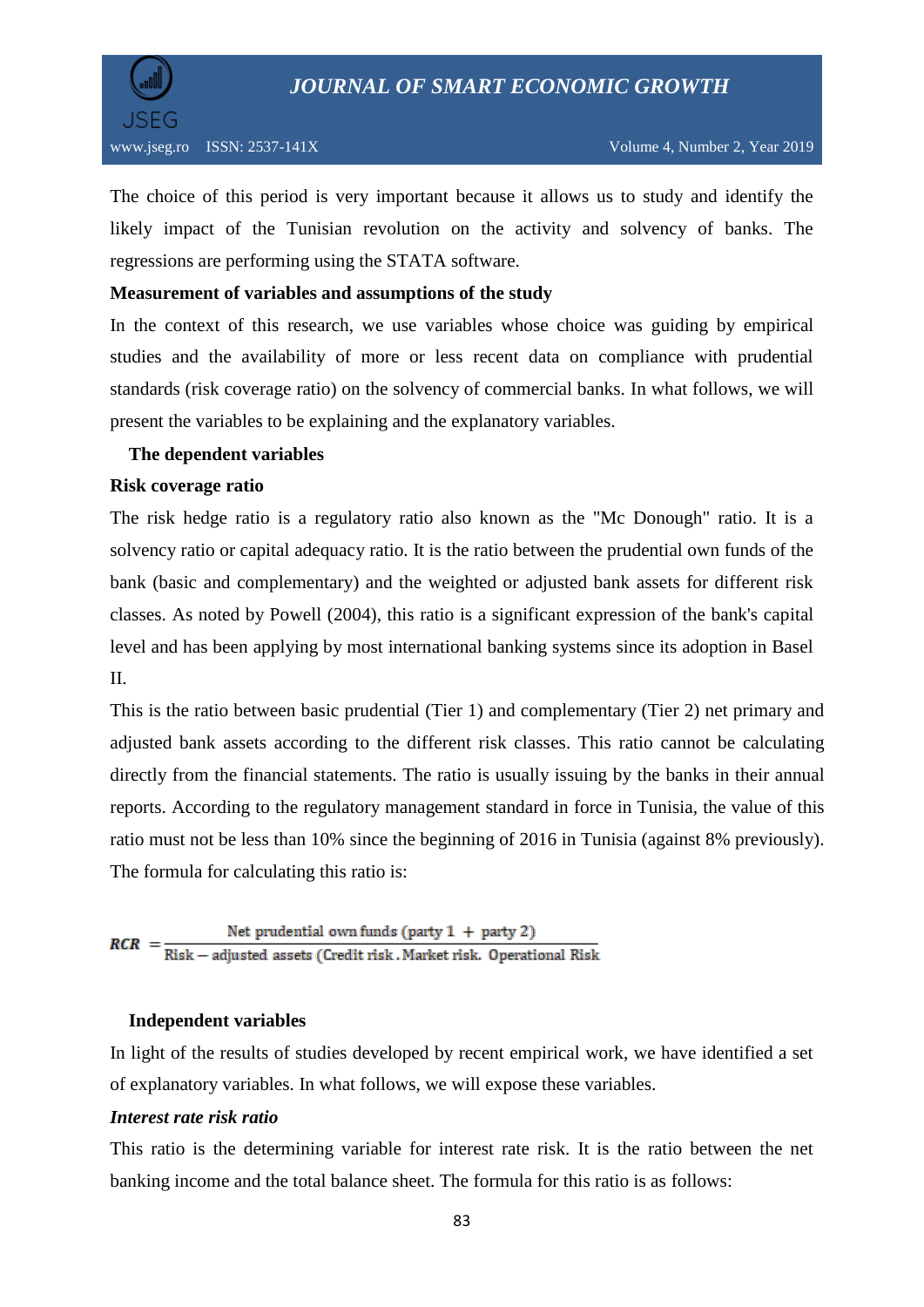

www.jseg.ro ISSN: 2537-141X Volume 4, Number 2, Year 2019

Net Banking Income  $RTI =$ **Total Balance Sheet** 

# *H1: Interest rate risk is a determinant of the risk coverage ratio*

#### *Market risk ratio*

The market risk ratio is the ratio between the market capitalization (number of securities admitted to listing \* share price) and the total balance sheet

The concept of market capitalization is using as a synonym for the market value of the business. For Ménard (2011), the market value is defining as "value resulting, for a given good or service, from the confrontation of supply and demand in a given market under normal conditions of competition". The formula for this ratio is:

**Market Capitalization**  $RM =$ **Total Balance Sheet** 

*H2 : Le risque de marché est un facteur explicatif du ratio de couverture de risque*

#### *The liquidity ratio*

It is the ability of a company or an individual to repay these debts in the short term. Indeed, banks that have enough cash and can easily raise funds to deal with deposit withdrawals or demand for credit, in this case, we can say that these banks are profitable and require less capital. In addition, the liquidity deficit can negatively affect the bank's strength (Salhi 2014). According to the prudential approach, the liquidity criterion most frequently used in national banking regulations is the liquidity ratio defined by the ratio between the realizable assets and the liabilities payable. According to Tunisian regulations, this ratio must be greater than 100%. The formula for this ratio is:

Assets realizable  $RL =$ Liabilities payable

*H3 : Le risque de liquidité est un déterminant du ratio de couverture de risque*

#### *Credit risk ratio*

This ratio is the determining variable for credit risk. This indicator captures the balance sheet and off-balance risk of quantitative information on institutions and bank loan portfolios. It measure by the ratio of the required reserves (including the agios to be reserved) and the amount of financing to the economy according to the following formula (Maraghni 2015):<br> $RC = \frac{Required \, provisions \, (including \, the \, agios \, to \, reserve)}{T}$ 

Total loans to the economy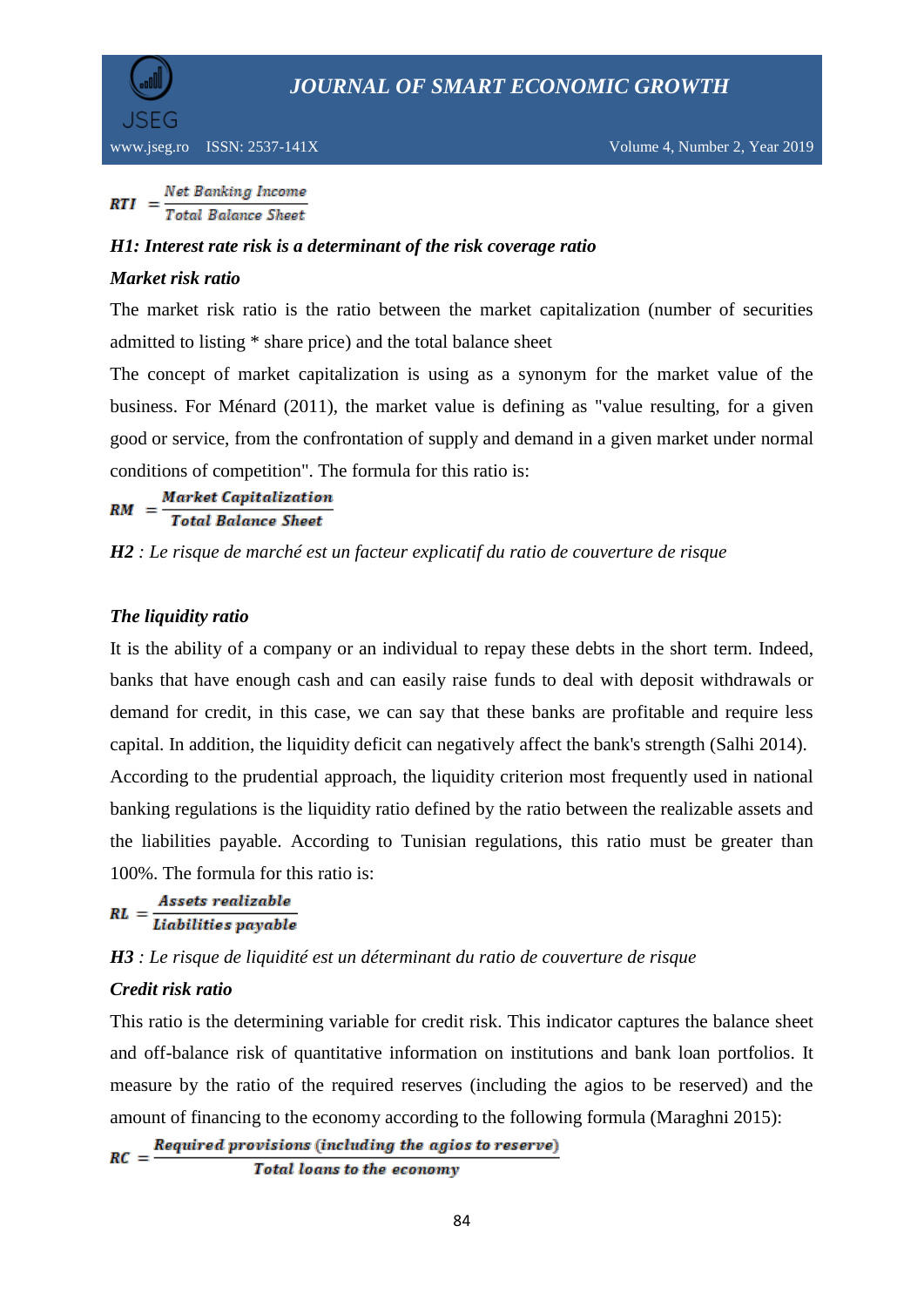



Kwan (2004) has included this variable in his work. He pointed out that this measure expresses the bank's ability to absorb losses and reflects the level of risky assets in a portfolio of bank assets. He considers that banks with more capital are considering less risky and therefore have more reserves on their non-performing loans.

*H4: Credit risk is an indicator for the risk coverage ratio*

#### *[Return on Assets](https://www.investopedia.com/terms/r/returnonassets.asp)*

This ratio indicates the net return of all the assets constituted by the bank and one can write:

 $ROA = Margin Profit \times Asset turnover$ 

 $\text{ROA} = \frac{\text{Net result}}{\text{Net banking income}} \text{X} \frac{\text{Net banking income}}{\text{Total balance sheet}}$ 

This is the most used ratio to evaluate the performance of a credit institution.

This ratio shows the average net income rate generated on all activities carried by the bank. A low ratio means low profitability. (Salhi 2014). It is expressing in the form of the report:

 $\text{ROA} = \frac{\text{Net income}}{\text{Total assets}}$ 

# *H5: The return on assets ratio is an explanatory factor for the risk coverage ratio*

#### *Volume*

The natural log of total balance is using as an indicator of the volume of the bank.

 $V = ln[$ *fo*: (Total Balance Sheet)

*H6: The volume of the bank's business is a determining risk coverage ratio*

#### **Table 1**

| <b>Variables used</b>         | Abréviation | <b>Masure</b>                                      |
|-------------------------------|-------------|----------------------------------------------------|
| Risk coverage ratio           | <b>RCR</b>  | Prudential net capital / risk-adjusted assets      |
| <b>Ratio of interest risk</b> | <b>RIT</b>  | Net banking income / total balance sheet           |
| Market risk ratio             | RM.         | market capitalization / total balance sheet        |
| Liquidity risk ratio          | RL          | Assets realizable / liabilities payable            |
| Credit risk ratio             | RC.         | Required provisions (including agios to reserve) / |
|                               |             | total credits granted or (loan / total assets).    |
| <b>Return on Assents</b>      | ROA         | Operating résulta / total assents                  |

| <b>Abbreviation of used variables</b> |  |  |
|---------------------------------------|--|--|
|                                       |  |  |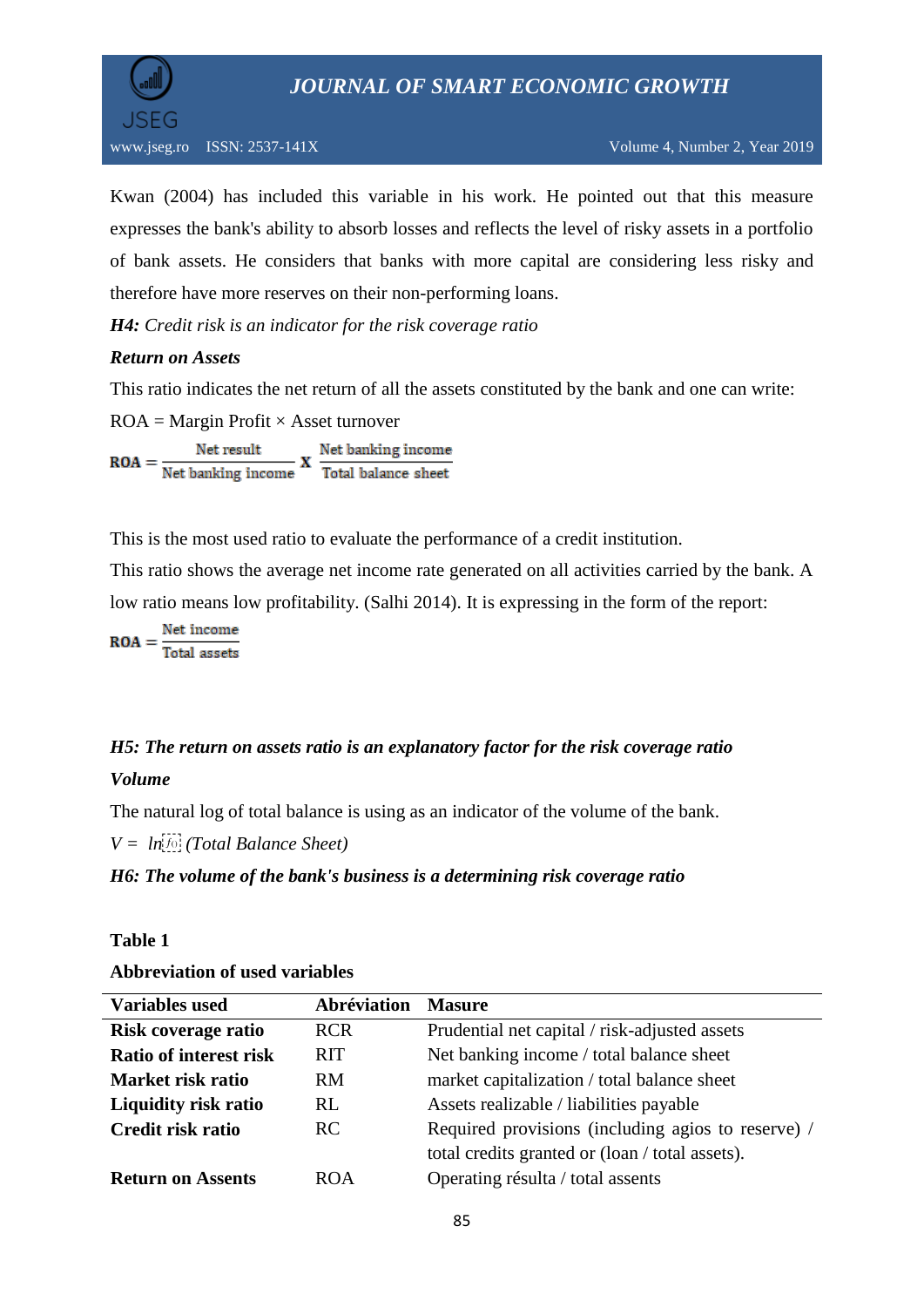



**Volume**  $V = \text{Ln}$  (total balance sheet)

### *The model to be tested*

Our model can be written in the following form:

 $RCR = \alpha_0 + \alpha_1 RIT_{it} + \alpha_2 MR_{it} + \alpha_3 LR_{it} + \alpha_4 CR_{it} + \alpha_5 ROA_{it} + \alpha_6 V_{it} + \varepsilon_{it}$ 

With:

 $\mathbf{i}$ : it is an individual dimension that indicates the number of commercial banks ( $\mathbf{i} = 1, 2, 3, \dots$ 10).

t: it is a temporal dimension that represents the study period  $(t = 2007, 2008, 2009, \dots, 2015)$ .

 $\begin{bmatrix} RCR \end{bmatrix}$  (i, t): Represents the risk-opening ratio.

 $\begin{bmatrix} RTI \end{bmatrix}$  (i, t): Represents the interest rate ratio for bank i in year t

 $\lbrack \lbrack \rbrack$  RM $\rbrack$  \_ (i, t): Designates the market ratio for bank i to year t

 $\llbracket$  RL $\rrbracket$  (i, t): Represents the liquidity ratio for bank i in year t

 $\begin{bmatrix} RC \end{bmatrix}$  (i, t): Represents the credit ratio for bank i to year t

 $\begin{bmatrix} ROA \end{bmatrix}$  (i, t): Refers to the return on assets for bank i in year t

 $V_{-}$  (i, t): This is the volume for bank i in year t

ε\_ (i, t): Designates the error term

## **3.2. The estimation method**

### **The homogeneity test**

When considering a sample of panel data, the first thing that needs to be looking for is the heterogeneous or homogeneous precision of the data generation process.

Econometrically, this amounts to checking the equivalence of the coefficients of the model explored in the individual dimension. Economically, the homogeneity tests return to specify if it is reasonable to suppose that the theoretical model studied is the same for all the countries, or conversely if there are specificities of each country. The assumptions of this test are as follows:

**H0:** The coefficients of the variables are different from zero

**H1:** The coefficients of the variables are not different from zero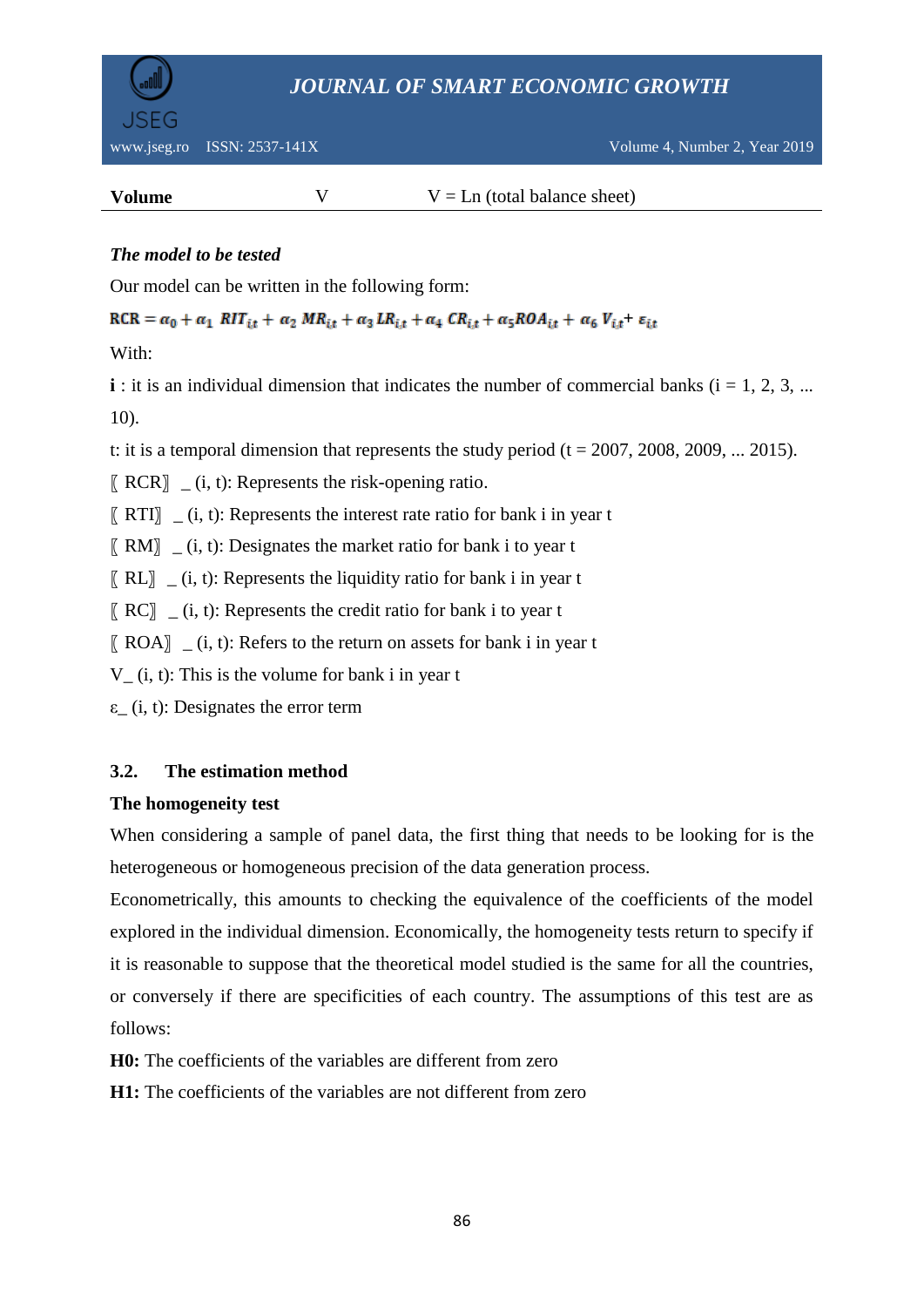

#### **The Hausman test**

The Haussman specification test (1978), also known as the Wu-Hausman test or the Durbin-Wu-Hausman test, is a general test that can be appliying to many econometric specification problems. Nevertheless, its most common application is that of the individual effect specification tests in Panel.

It thus serves to discriminate fixed and random effects; the general idea of the Haussman test is both simple and general. The Haussmann test considers the possible presence of a correlation or a specification of default. Its statistical test applied to the specification of individual effects is as follows:

 $H = (B M C G - B L SD V) [Var (B M C G - B L SD V)] - 1 (B M C G - B L SD V)$ 

- $\theta$  *BMCG BLSDV* sont les estimateurs d'effets fixes et d'effets variables sur le modèle
- $V (\beta MCG \beta LSD V)$  is the matrix variance covariance of the estimated coefficients.

The assumptions of this test are:

**H0:** fixed effect model

**H1:** random effect model

If **H0** is greater than 5% value of the threshold table, we reject the hypothetical null value, if H is less than the theoretical threshold, then we accept Ho.

#### **4. Presentation and interpretation of results**

To test the validity of our model, we proceeded first to a descriptive analysis

#### **4.1. Descriptive analysis**

Before presenting our results, we present the descriptive statistics concerning the dependent variables (variables to be explaining) and the independent variables (explanatory variables) which appear in the following table (for more details see appendix  $n \circ 1$ ):

#### **Table 2**

| Descriptive statistics of dependent and independent variables |  |  |
|---------------------------------------------------------------|--|--|
|                                                               |  |  |

| <b>Variables</b> | <b>Observation</b> | Average   | <b>Standard</b> | Min         | <b>Max</b> |  |
|------------------|--------------------|-----------|-----------------|-------------|------------|--|
|                  | number             |           | deviation       |             |            |  |
| <b>RCR</b>       | 90                 | 0.1067943 | 0.0072149       | 0.0885624   | 0.1231456  |  |
| <b>RTI</b>       | 90                 | 0.2402797 | 0.0714454       | 0.130104    | 0.451472   |  |
| <b>RM</b>        | 90                 | 0.1410998 | 0.106597        | 0.0143171   | 0.4637158  |  |
| RL               | 90                 | 1.128967  | 0.2211704       | 0.1100568   | 1.850458   |  |
| RC               | 90                 | 0.4457335 | 0.3631959       | 0.010028    | 0.992772   |  |
| <b>ROA</b>       | 90                 | 0.0056996 | 0.0197336       | $-0.118428$ | 0.0323592  |  |
|                  | 90                 | 21.97744  | 0.456769        | 21.038      | 22.71      |  |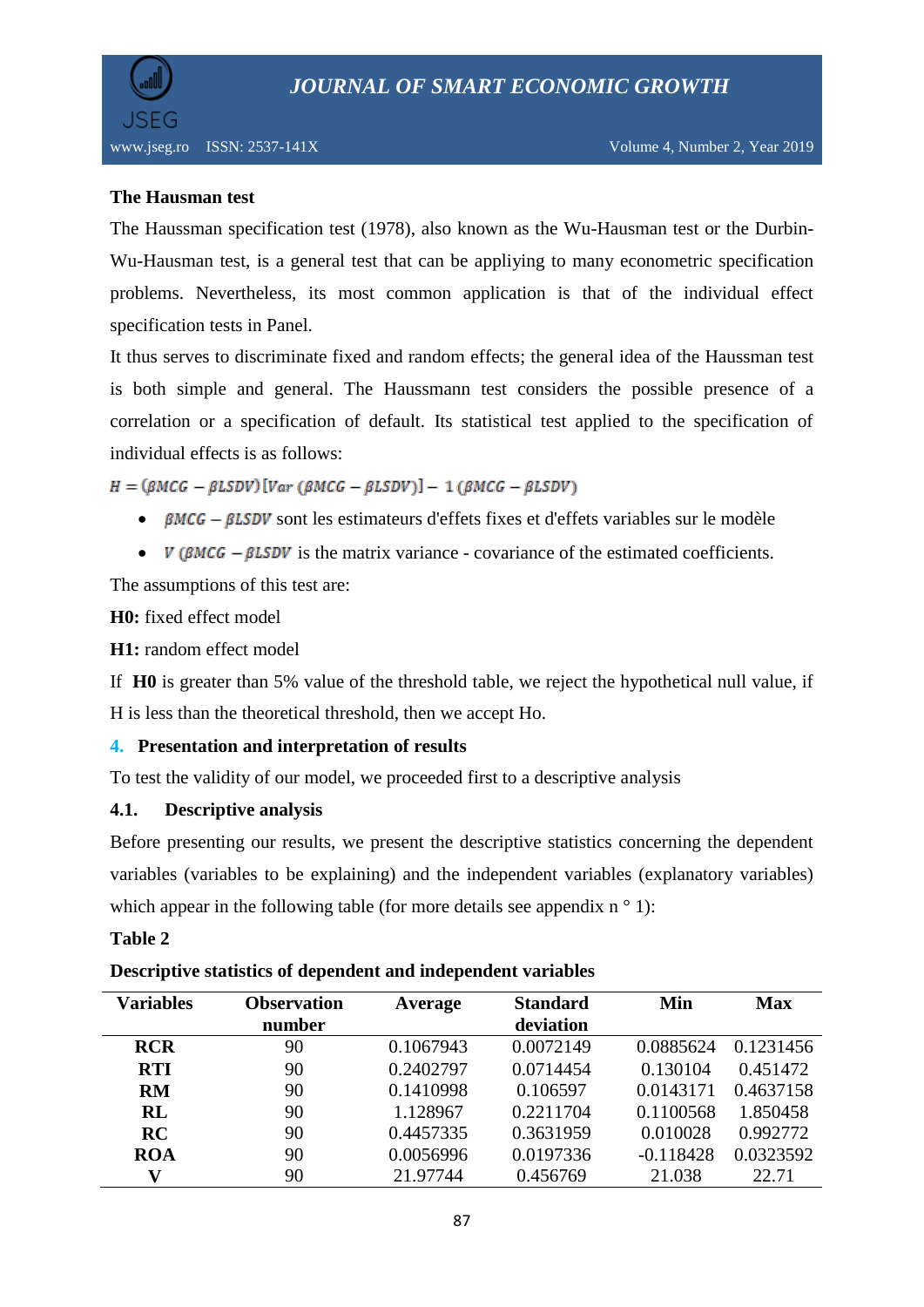

As we have already mentioned, the dependent variable considered is the regulatory ratio: the risk coverage ratio (RCR). According to this table, we can see that the risk coverage ratio of our sample takes an average of (0.106) and a low dispersion of (0.007). We can also see that the ratio varies between (0.088) and (0.123).

The choice of our independent variables is guiding mainly by empirical studies that highlight the determinants of the risk hedge ratio of commercial banks.

In light of the statistics obtained, we can see that the interest rate risk ratio (RTI) of commercial banks in our sample over the period 2007 to 2015 is about (0.240) and varies between  $(0.130)$  and  $(0.451)$ , with a dispersion of  $(0.071)$ .

The results also indicate that the market ratio (RM) is on average around (0.141). It varies between  $(0.014)$  and  $(0.463)$  with a dispersion of  $(0.106)$ .

The variable liquidity ratio (RL) averages a share of (1,128) with a minimum of (0.110) and a maximum of (1.850) and a dispersion of (0.221).

We can also see that the Credit Risk Ratio (CR) variable has an average of approximately (0.445). It varies between (0.010) and (0.992) with a dispersion of (0.363).

On average, the asset return variable (ROA) is of the order of (0.005) with a negative minimum of  $(-0.118)$ , a maximum of  $(0.032)$  and a dispersion of  $(0.019)$ .

The last variable, the one we proposed in the model, is volume (V). It has an average of  $(21.97)$  and varies between  $(21.03)$  and  $(22.71)$ , with a dispersion of  $(0.456)$ .

#### **4.2. The matrix correlation**

In order to examine the possible correlation that might exist between the different exogenous variables, we determine the correlation matrix of the independent variables. The correlation coefficient indicates the magnitude of the linear relationship between two variables and varies between 1 and -1. The closer it gets to 1 in absolute value, the stronger the correlation. The closer he gets to 0, the weaker he is. Table (3) shows the correlation matrix.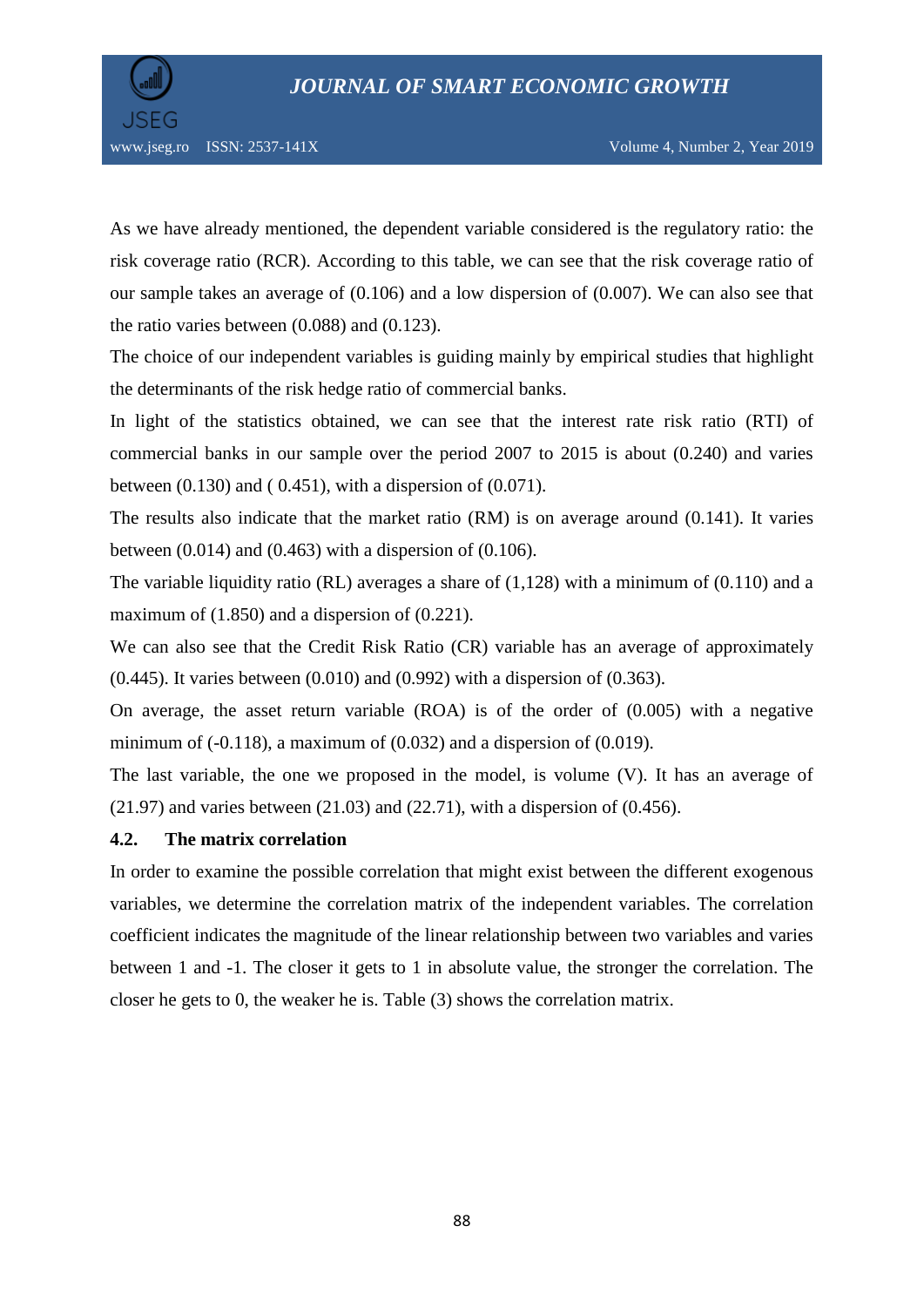

#### **Table 3**

#### **Matrix correlation**

|            | <b>RCR</b> | <b>RTI</b> | <b>RM</b> | RL        | <b>RC</b> | <b>ROA</b> | V      |
|------------|------------|------------|-----------|-----------|-----------|------------|--------|
| <b>RCR</b> | 1.0000     |            |           |           |           |            |        |
|            |            |            |           |           |           |            |        |
| <b>RTI</b> | 0.2558     | 1.0000     |           |           |           |            |        |
| <b>RM</b>  | 0.3063     | $-0.0355$  | 1.0000    |           |           |            |        |
| RL         | $-0.0177$  | 0.1124     | 0.0685    | 1.0000    |           |            |        |
| RC         | $-0.2441$  | 0.3762     | $-0.0776$ | 0.1859    | 1.0000    |            |        |
| <b>ROA</b> | 0.1128     | $-0.2754$  | 0.1743    | $-0.4807$ | $-0.1354$ | 1.0000     |        |
| v          | $-0.1331$  | $-0.3796$  | $-0.3393$ | $-0.0817$ | $-0.2062$ | $-0.0119$  | 1.0000 |

The study of this matrix makes it possible to detect the existence or not of a problem of multicolinearity. From this table, we note that the correlations between the independent variables are small, and all the Pearson correlation coefficients between these variables are less than 0.6, that is, there is not one problem of multi-collinearity.

#### **4.3. Multi co linearity**

The variance inflation factor of the variables is at most 2.55. They are less than five so, there is no problem of multi-co linearity in the analyzes presented (Gujarati, 2005).

#### **Table 4**

#### **Variance inflation factor (VIF)**

| Variable   | VIF  | $1/\mathrm{VIF}$ |
|------------|------|------------------|
| <b>ROA</b> | 1.49 | 0.672243         |
| <b>RTI</b> | 1.45 | 0.691381         |
| V          | 1.39 | 0.717325         |
| RL         | 1.39 | 0.721191         |
| RM         | 1.24 | 0.808118         |
| RC         | 1.22 | 0.819779         |
| Mean VIF   | 1.36 |                  |

#### **4.4. Results and interprétations**

We recall that the problem of our study is to determine to what extent the explanatory variables can have an impact on the risk coverage ratio in commercial banks. In what follows, we will analyze the impact of seven six factors: the interest rate risk ratio (RTI), the liquidity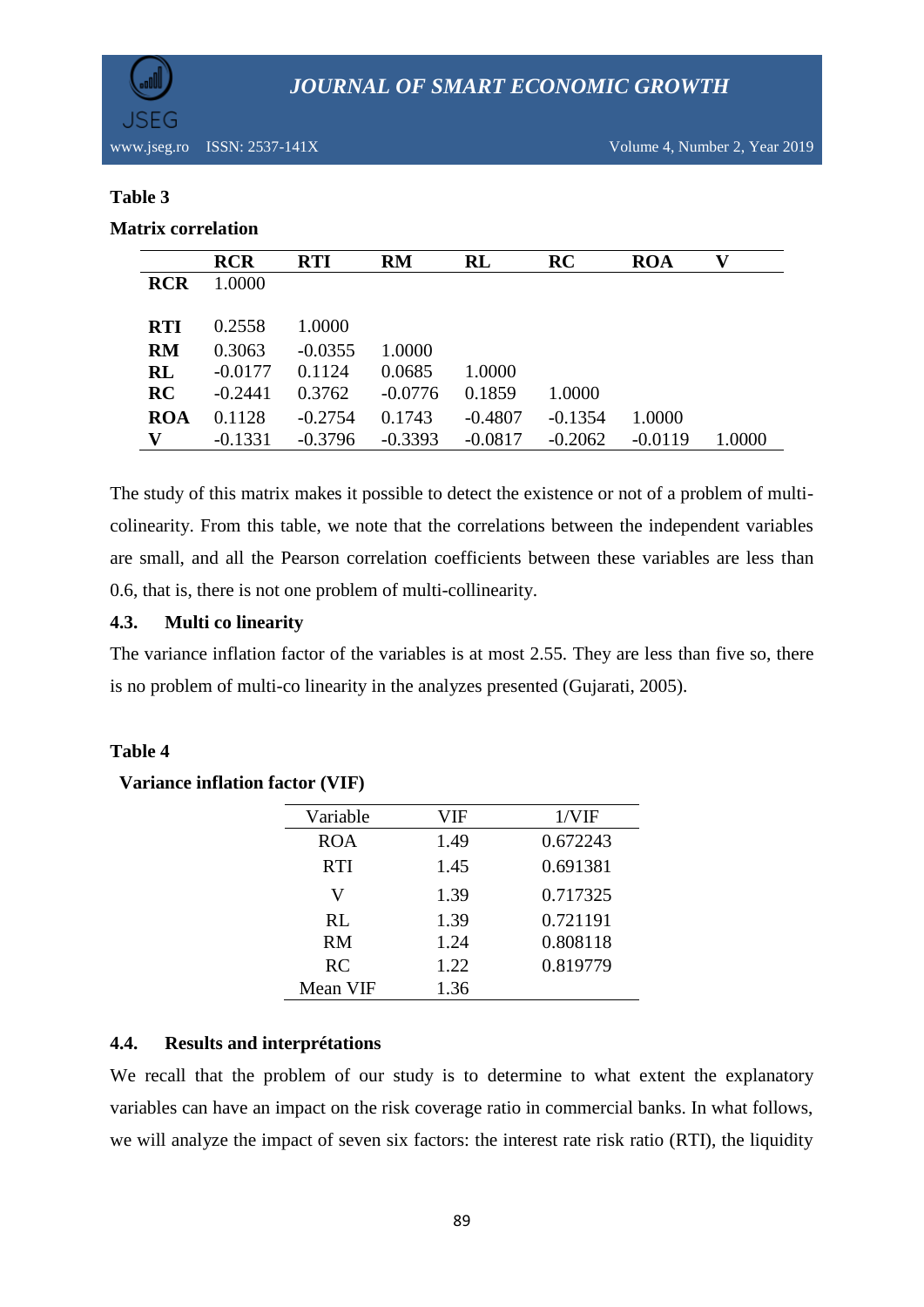

risk ratio (RL), the market risk ratio (RM), the ratio credit risk (RO), return on assets (ROA), size (TA) and volume (V) on risk coverage ratio (RCR).

#### **Table 5**

#### **the results of the model estimation**

| Variable to explain             | <b>RCR</b>     |             |  |  |  |
|---------------------------------|----------------|-------------|--|--|--|
| <b>Explanatory variables</b>    | Coefficients   | $p$ - $ t $ |  |  |  |
| Observation number              | 90             |             |  |  |  |
| Constant                        | 0.0744129      | 0.042       |  |  |  |
| <b>RTI</b>                      | $0.0306015***$ | 0.029       |  |  |  |
| <b>RM</b>                       | $-0.003401$    | 0.690       |  |  |  |
| RL                              | 0.0032797*     | 0.100       |  |  |  |
| RC                              | $-0.0008307$   | 0.581       |  |  |  |
| <b>ROA</b>                      | 0.0927578***   | 0.000       |  |  |  |
| V                               | 0.000985       | 0.544       |  |  |  |
| $R^2$                           | 0.0925         |             |  |  |  |
| Test of Fischer                 |                |             |  |  |  |
| Prob>F                          |                | 0.0000      |  |  |  |
| F(9,74)                         |                | 22.99       |  |  |  |
| <b>Test of Breusch Pagan</b>    |                |             |  |  |  |
| Prob>chi2                       |                | 0.0000      |  |  |  |
| Chi2(1)                         |                | 109.58      |  |  |  |
| <b>Test of Hausman</b>          |                |             |  |  |  |
| Prob>chi2                       |                | 0.1617      |  |  |  |
| Chi2(6)<br>$\sim$ $\sim$ $\sim$ |                | 9.22        |  |  |  |

\*\*\* significant at the level of 1%,

\*\* significant at the level of 5%,

\* significant at the level of 10%

According to table (4), the homogeneity tests (Fischer test and Breusch and pagan test), we notice that the probability of these tests is less than (0.05) which confirms the existence of a problem heterogeneity. Therefore, the application of the least squares method (MCO) is biased. (See Annex 6)

To choose between the fixed effect model and the one with random effects, we performed the Hausman test. The results of the Hausman test presented in Table (4) show the random effect model, since the probability of this test is greater than (0.05). (See Annex 7)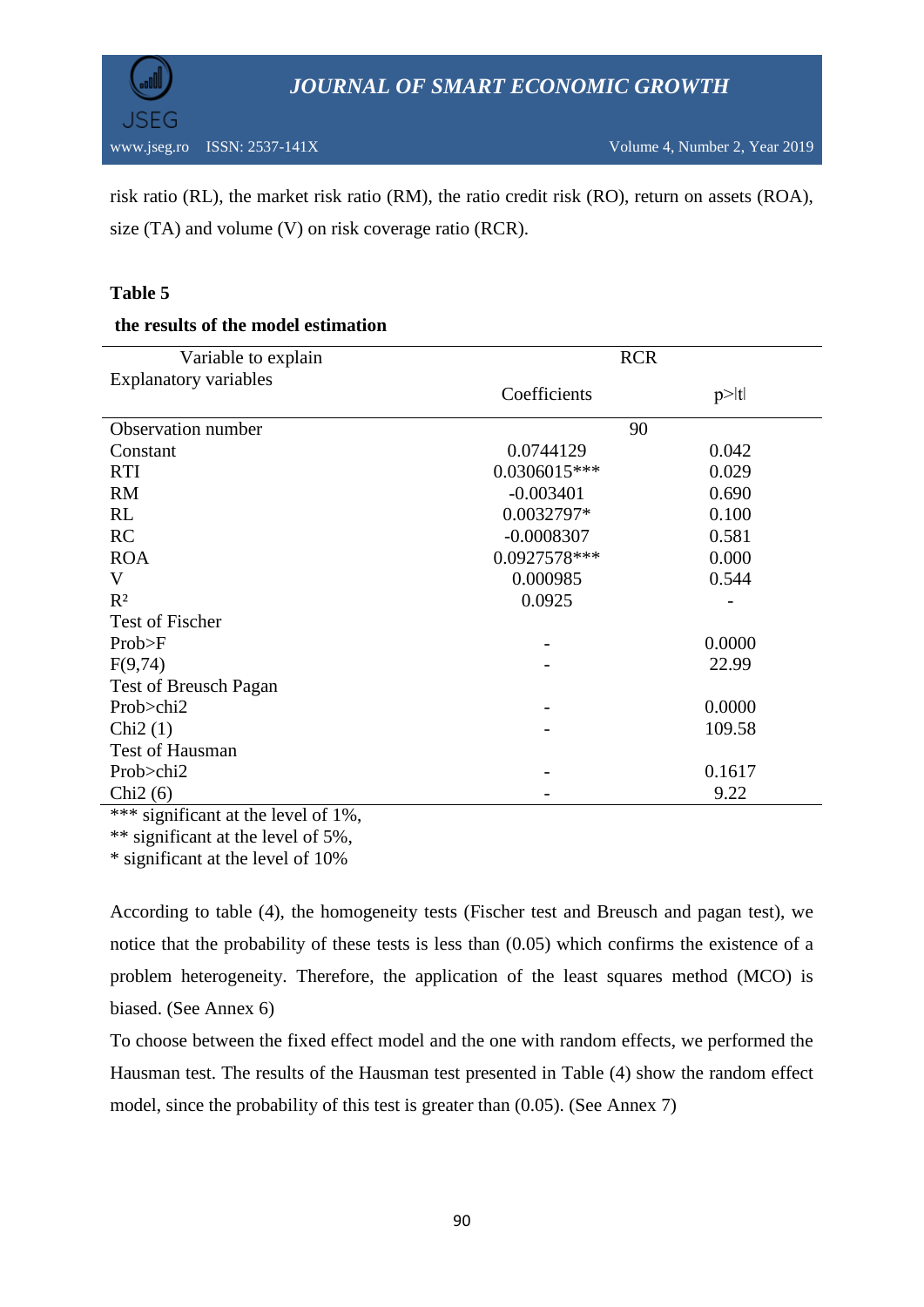

Empirical results from this model show an explanatory variable (RL) that is statistically significant at the 10% level. The RTI and ROA variables are statistically significant at the 1% threshold, while the variables (RM, RC, and V) have no significant effect.

Indeed, we discover a positive relationship is significant at the 1% threshold between the risk coverage ratio (RCR) and the interest rate risk ratio (RTI), which confirms the hypothesis (H1) that stipulates that the interest rate ratio is a determinant of the banks' risk coverage ratio. Indeed, each fluctuation affects the interest rates will have effects on the risk coverage ratio. This result is consistent with the study conducted by kefi and Maraghni (2011).

On the other hand, we note that the coefficient of the market ratio variable is negative and statistically insignificant. This allows us to reject our research hypothesis (H2). In other words, market risk is not an explanatory factor for the risk coverage ratio. Kefi and Maraghni (2011) also confirm this result.

Regarding the liquidity ratio variable, we find that this ratio has a positive and statistically significant coefficient according to our hypothesis (H3). That is, liquidity risk is a determinant of the risk coverage ratio. This result is contradictory to that released by salhi et al (2012) who concluded that the liquidity risk has no effect on the solvency of the bank.

In addition, we find that the credit ratio has negative coefficient and has no significant effect on the risk coverage ratio. This result allows us to reject the hypothesis (H4). This means that the credit ratio is not an explanatory indicator of the risk coverage ratio. This result is confirmed by the study by kefi et al (2011).

In the same context of analysis, the results show that the return on assets ratio (ROA) is positively relating to the variation of the risk coverage ratio. Since the parameter  $(\alpha_5)$  is equal to (0.0916026), positive and statistically significant at the 1% threshold, this result shows that the risk coverage ratio (solvency ratio) is explaining by the return on their assets (ROA) which validate our hypothesis (H5).

The same result has been confirming by several previous works, in particular Shrieves and Dahl (1992) and Jaques (1998), Rime (2001), Hassan, and Hussain (2004), maraghni and rajhi (2015). Most of them pointed out that the quality of the portfolio of assets, of which the banking companies are presuming varies in the same direction, as the variation of the regulatory solvency ratio for a fraction of the equity will consist of profits delaying.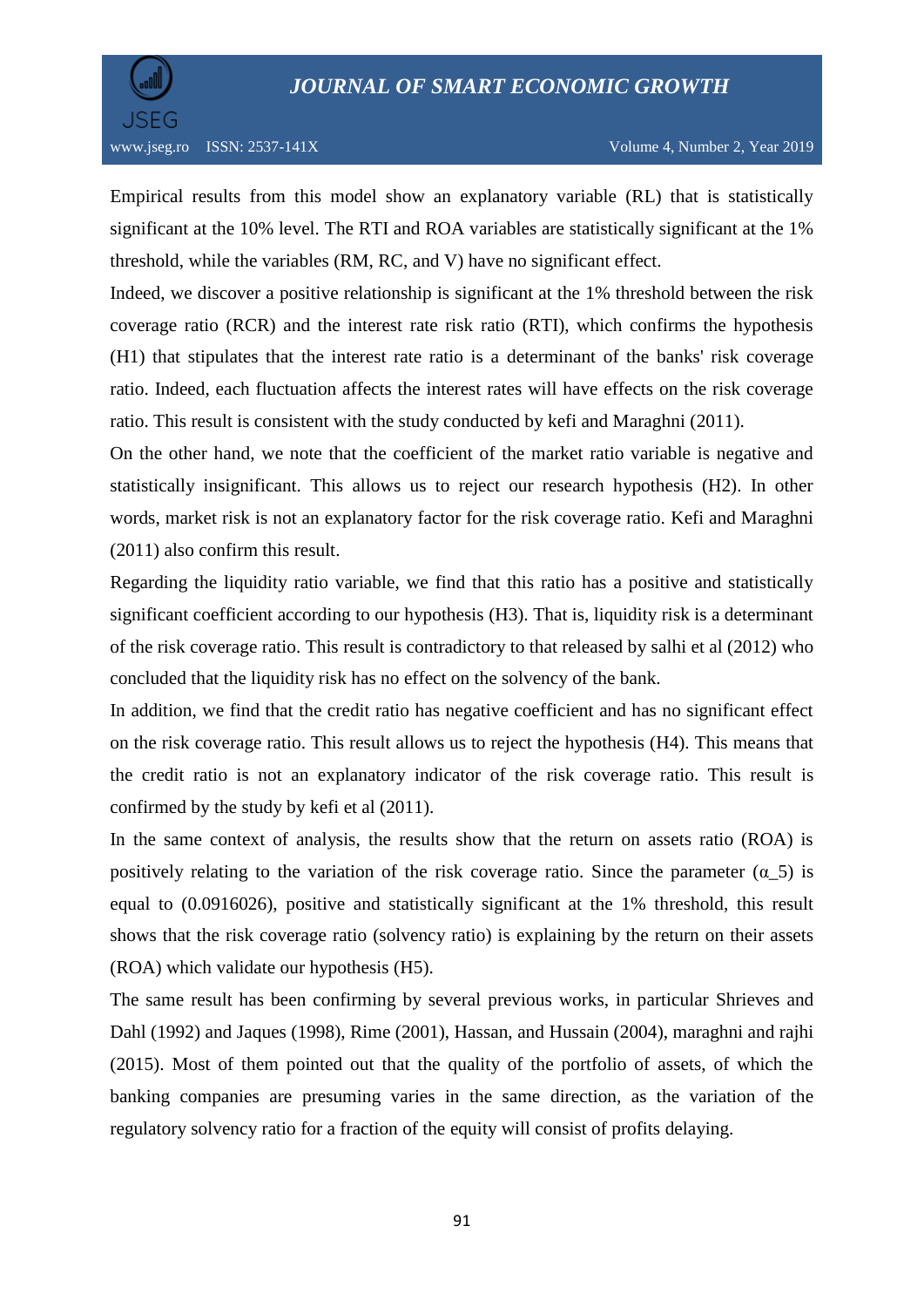

Finally, we notice that the volume (V) has a positive and non-significant coefficient, which rejects the hypothesis **(H6)**. Therefore, the volume of the bank's activity is not a determinant of the solvency ratio. This result is in contradiction with that found by kefi and Maraghni (2011) which states that the volume is significant on risk coverage ratio.

It is interesting to inform that if the volume of the activities of the banks enlarged, then their risk taking becomes more and more important. The local banks are invited to consolidate their management systems to have a large volume of activity while being as prudent as possible.

#### **4.5. Audit of prudential standards against the Risk Coverage Ratio**

The following table presents the audit of prudential standards, in particular against the Risk Coverage Ratio, also known as the Mc Dnough Ratio, which is the ratio between prudential net capital and risk-adjusted assets. It must not be less than 10%. Our audit was basing on ten Tunisian commercial banks.

| Table 10 |                                                      |  |                                            |  |  |  |      |       |          |  |
|----------|------------------------------------------------------|--|--------------------------------------------|--|--|--|------|-------|----------|--|
|          | <b>Risk Coverage Ratio (RCR) (nine-year average)</b> |  |                                            |  |  |  |      |       |          |  |
|          |                                                      |  | Banque AB ATB ATTIJARI BH BIAT BNA<br>BANK |  |  |  | - BT | - STR | UBCI UIB |  |

**RCR** 10.20 9.12 10.50 10.93 10.90 10.75 11.60 10.63 11.16 10.94

The credit risk ratio (solvency ratio) in 2007-2015 of credit institutions (AB, Attijari Bank, BH, BIAT, BNA, BT, STB, UBCI, UIB) is on average equal to 10.673%, higher than the prudential standard, which is of order 10%. So these banks respect prudential standards, they are less risky and solvent.

However, we note that one out of ten banks (ATB) do not comply with this standard, which could indicate a risk of insolvency.

#### **5. Conclusion**

In this research work, we tried to provide elements of the answers to our problem: the impact of the respect of the prudential norms on the solvency of the commercial banks Tunisian.

Based primarily on the review of previous empirical studies, we identified a set of variables that could influence the solvency ratio in commercial banks. Thus, we adopted an econometric model by considering the risk coverage ratio. Subsequently, we tried to test the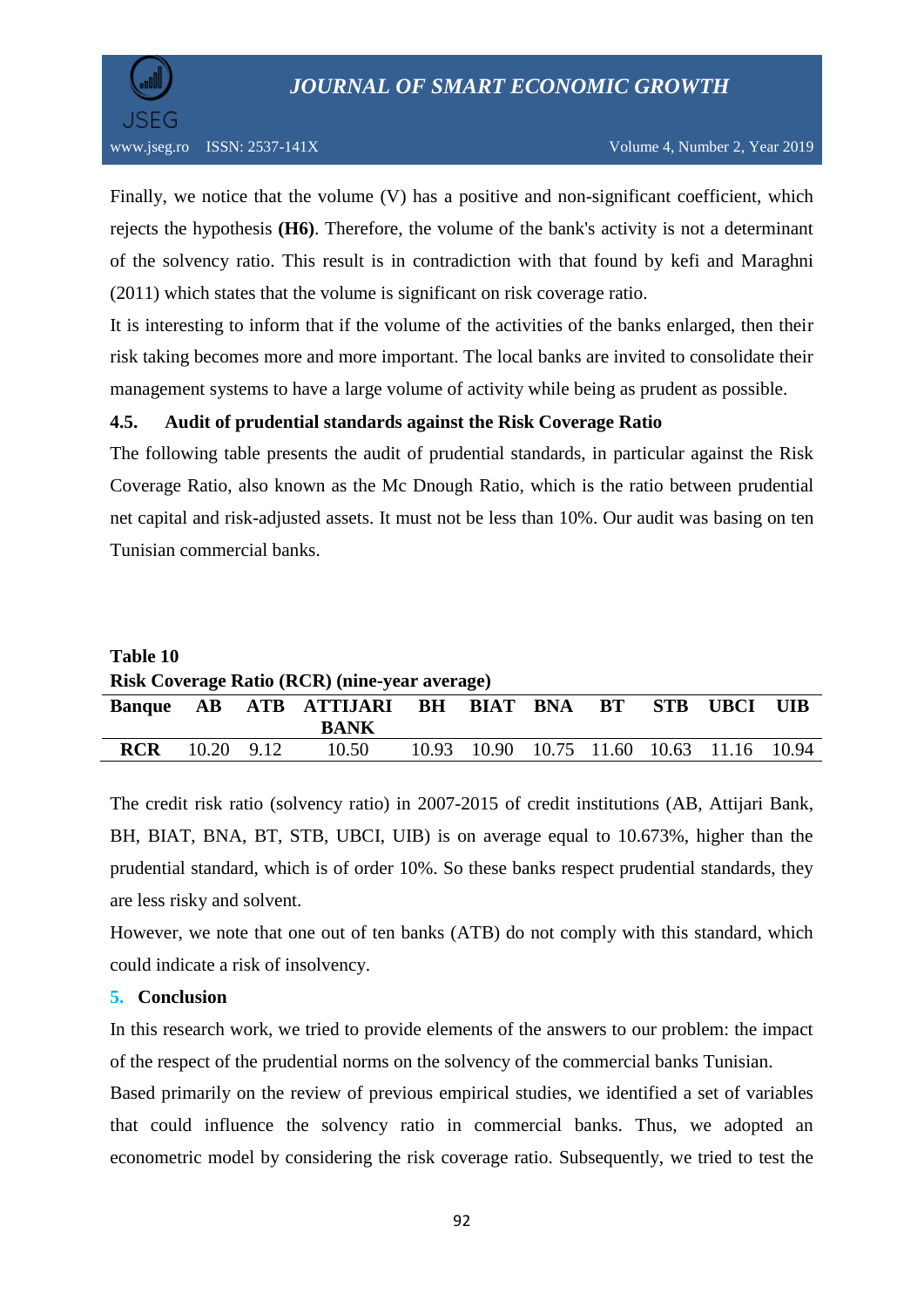

validity of our research hypotheses concerning the impact of each determinant on the risk coverage ratio. The results of the estimates showed a positive and significant relationship between these determinants (liquidity ratio, interest rate ratio and ROA).

To do this, we first tried to present the dependent variables and those that are independent of our model. We analyzed the impact of six variables (interest rate ratio, market ratio, liquidity ratio, credit ratio, and ROA and bank volume) on the risk coverage ratio.

The results showed that the variable liquidity ratio (LR) is statistically significant at the 10% threshold, while the two variables (ITR and ROA) are statistically significant at the 1% level. The other variables (RM, RC, and V) have no significant effect on the risk coverage ratio.

Despite its theoretical and methodological contributions, our study is not free of limits that open up new research perspectives. These limits include the existence of other variables that are in turn determining the solvency ratio such as the capitalization and size of the bank, the quality of the information available to the bank regarding the quality of its borrowers and the qualification of its staff.

#### **References**

Adrian, T., Brunnermeier, M. K., (2010) « CoVaR »,Federal Reserve Bank of New York Staff Report,(348).

Apanard P. Angkinand et Clas Wihlborg, (2010), « Deposit Insurance Coverage, Ownership, And Banks' Risk-Taking in Emerging Markets », Journal of International Money and Finance, 29.2, 252–274.

Ben H.A. et Bouri, A., (2011) : « Réglementation prudentielle et comportements des banques: Etude dans le contexte tunisien », revue comptable et financière  $N^{\circ}$  7 – 2011, recherche en comptabilité et finance

Bhattacharya. S., Arnoud W. A. Boot, Anjan V. Thakor, (1998) : « The Economics of Bank Regulation », Journal of Money, Credit, and Banking, 30 (4), pp. 745-770.

Birigit Schmitz (2005) : « The impact of Basel I capital regulation on bank deposits and loans: Empirical evidence for Europe » University of Bon.

Bougatefa K. et Nidhal Mgadmi, (2016) : « The impact of prudential regulation on bank capital and risk-taking:The case of MENA countries », Review of Financial Economics.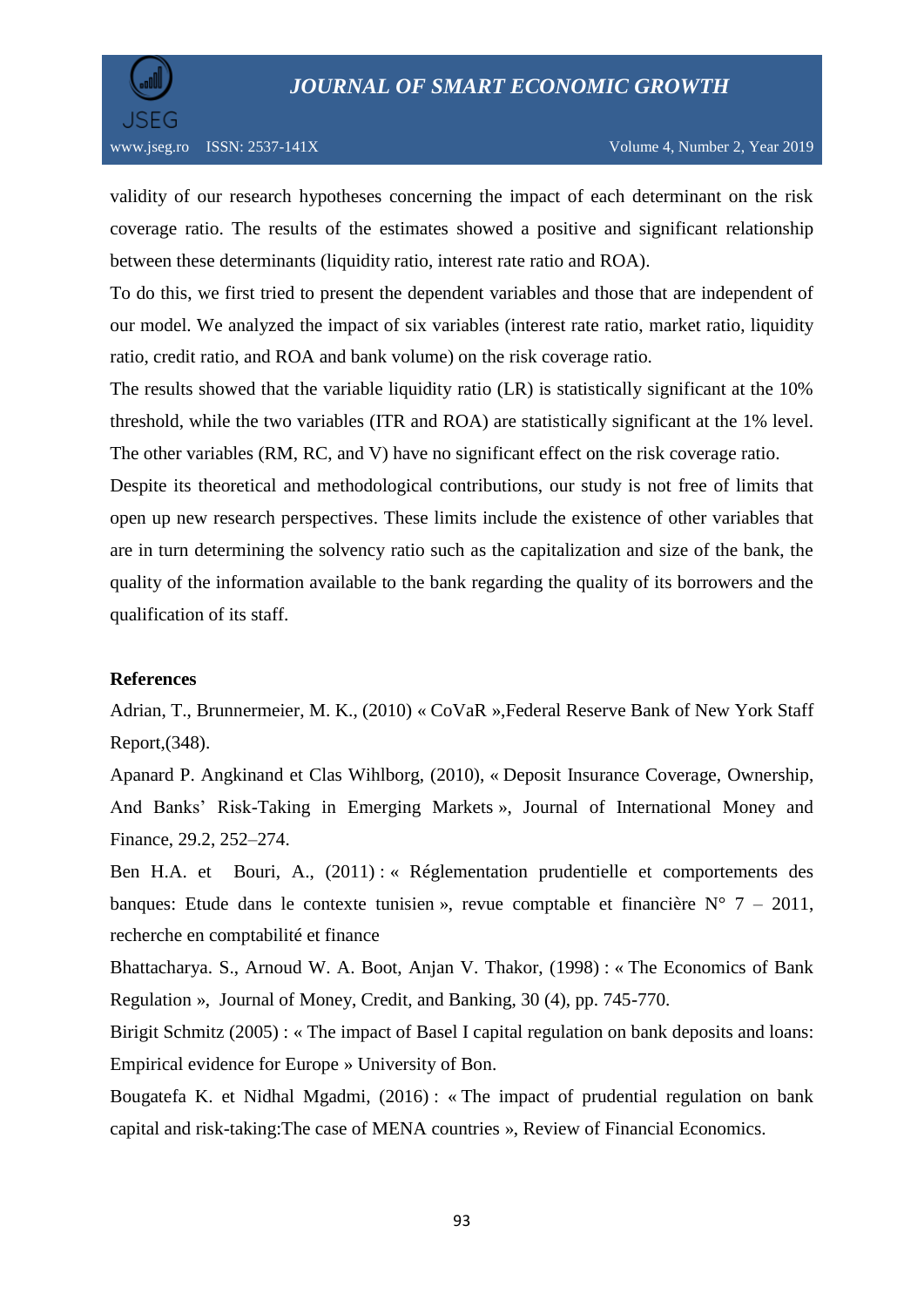

Cornford A, (2005) : « Basel II : the revised framework of june 2004 » disussion papers No. 178.

De-Bandt, O et Hartmann, P., (2000) : « Systemic risk: A survey », ECB Working Paper (35).

Douglas W.Diamond et Philip H.Dybvig, (1983) : « Bank Runs, Deposit Insurance, and Security », Journal of Political Economy, 91(3), 401-419

Demirgüç-Kunt A et E. Detragiache, (2002) : « Does Deposit Insurance Increase Banking System Stability? An Empirical Investigation », Journal of Monetary Economics, 49,1373- 1406.

Fischer et Stanley, (1999) : « On the need for an international lender of last resort », Journal of Economic Perspectives 13: 85-104.

Folkerts-Landau, David, and Carl-Johan Lindgren, (1998) : « Toward a Framework for Financial Stability », Washington, International Monetary Fund Garcia, Gillian,

Freixas, Xavier, Curzio Giannini, Glenn Hoggarth, and Farouk Soussa, (2000) : « Lender of last resort: What have we learned since Bagehot? », Journal of Financial Services Research 18: 63-84.

Garcia, Gillian, (1999) : « Deposit Insurance: A Survey of Actual and Best Practices », IMF Working Paper, No. 99/54.

Hache F., (2012) : « Bale III en 5 question : des clefs pour comprendre la réforme » Finance Watch, Square de Meeûs 38/40 1000 Bruxelle.

Hakimi A., Dkhili H. et Khlaifia W., (2012) : « Universal Banking and Credit Risk: Evidence from Tunisia » International Journal of Economics and Financial Issues,Vol. 2, No. 4, pp.496-504.

Hausman J. A., (1978) : « Specification Tests in Econometrics », Econometrica, Vol. 46, No. 6, pp. 1251-1271.

Jézabel Couppey-Soubeyran1, (2010) : « Financial regulation in the crisis regulation, market discipline, internal control: the big three in turmoil »International Economics 123, p. 13-30

Kefi M.K, Hichem Maraghni ,(2011) : « Respect des normes prudentielles et solvabilités des banques commerciales :étude empirique des banque Tunisiennes », Management Prospective Ed. « Management & Avenir » 11/8 n° 48, pages 382-403.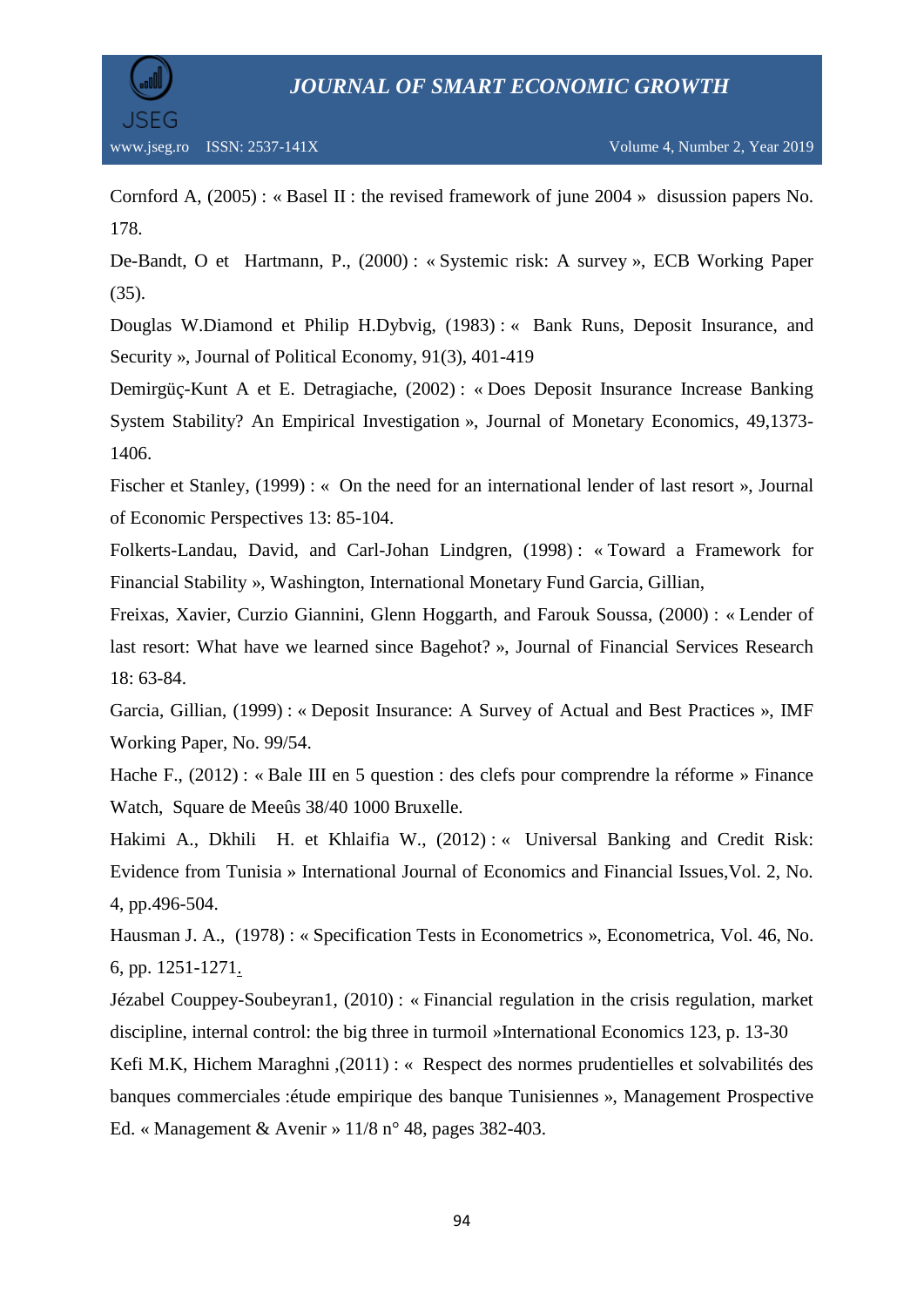

Laeven L.,(2002) : « Bank risk and deposit insurance », World Bank Economic Review 16: 109-137.

Lehar, A., (2005) : « Measuring systemic risk: A risk management approach », Journal of Banking & Finance 29 (10), 2577–2603.

Maraghni H. (2016) : « Bank Regulation, Capital Ratio Behaviour and Risk Taking in a Simultanious Approach », International Journal of Financial Research Vol. 8, No. 1

Maraghni H. et Faten Ben Bouheni, (2015) : « Bank Capital Ratio, Prudential Regulation and Liquidity Risk Taking: Behavior of Tunisian Banks in a Simultaneous Approach » , International Journal of Economics and Finance; Vol. 7, No. 6.

Maraghni H. et Mohamed Tahar Rajhi, (2015) : « Examining the Relationships between Capital Ratio, Credit Risk, Capital Buffer and Prudential Regulation in Tunisian Banking » European Journal of Business and Management, Vol.7, No.9.

Mishkin F.S., (1999) : « Global financial instability: framework, events issues », The Journal of Economic Perspectives, vol. 13(4), pp. 3-20.

Niemeyer J., (2016) : « Basel III – what and why? », sveriges riksbank economic review.

Patro, D., Qi, M., Sun, X., (2013) : « A simple indicator of systemic risk », Journal of Financial Stability 9 (1), 105–116.

Rochet J.C, (2003) : « Réglementation prudentielle et discipline de marché » Revue d'économie financière, n°73, pp. 201-212.

Rochet, J.C., (2008) : « Le Futur de la Réglementation Bancaire », Working Paper de l'Université de Toulouse, Working Paper No. 2 - 12/2008.

Salhi B et Younes Boujelbene,  $(2014)$ : « The prudential regulation impact on bank risk: Case of Tunisian banks »International Journal of Research and Development - A Management Review, Volume-3, Issue–4.

Venard N., (2001) : « Gestion des risques bancaires et réglementation prudentielle » Revue d'économie financière, No. 28, pp. 49-62

Jean Lochard (2004) : « Les ratios qui comptent », deuxième édition, Ed d'organisation, 1rue Thénard 75240 Paris cedex 05.

Jonh Hull (2007) : « Gestion des risques et institutions financière » Pearson Education France. Mathias Dewatripont et Jean Tirole, (1993) : « La réglementation Prudentielle des Banques », Éditions Payot, Lausanne.